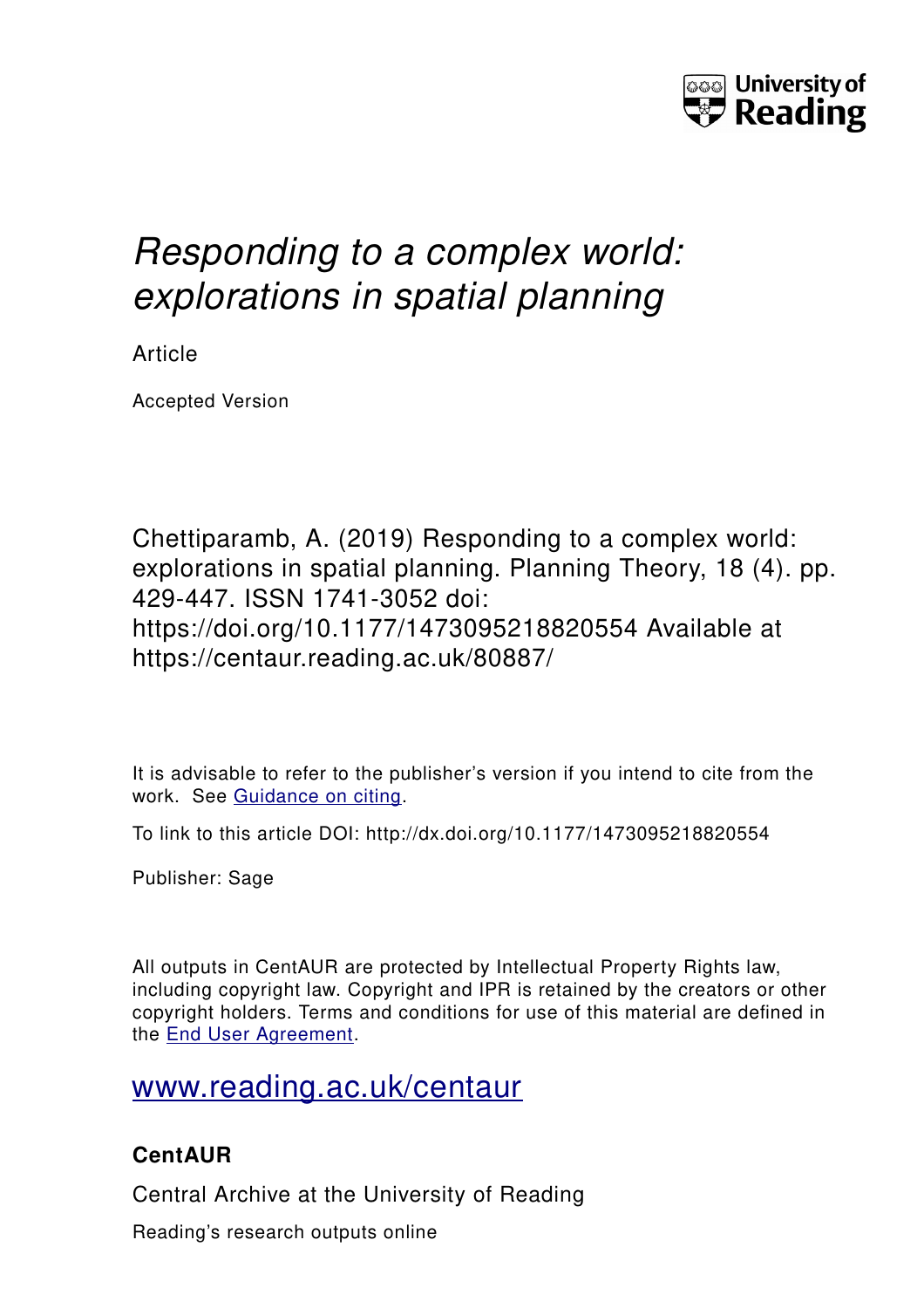## **Responding to a Complex World: Explorations in Spatial Planning**

#### **Abstract**

*This article discusses three aspects in relation to complexity theory. First, from an understanding of time and space specificities in the rise of theories, it discusses the wider sociopolitical reasons that may account for the rise of Complexity Theory and its interest for planners today. The rise of the third sector in governance; the decentralisation of the nation state; the rise of informality; the exponential rise of information and knowledge in every sphere of human and non-human activity and the rise of new normative ideologies are argued to provide the social context for interest in Complexity Theory. Second, this article positions complexity theory within general social science theories and argues that complexity theory best suits the second order realm of social science theorisation. Third, this article positions complexity theory within planning theory and suggests that complexity theorists within planning might engage with the theory in three ways. These are by suggesting new ways of ordering of society and space by configuring or re-configuring planning systems in the first order; unravelling new opportunities for actors to work in society and space with largely selforganised entities and finally by searching for and discovering new dynamics for systems in the first order in society and space.*

#### **Introduction**

In an earlier paper, I attempted to position complexity theory within the systems sciences and there I argued how complexity theory constitutes a third-generation of thought in studying systems (Chettiparamb, 2013). Here, I position complexity theory within *a general tradition of social science theorisation*. I search for explanations of why complexity theory is increasingly coming into its own in planning now and show how research in complexity theory today has taken several 'turns' that could well map on to traditions of social science research.

Complexity theory and its relevance have been largely advocated by authors within and without the planning discipline on the claim that society today is getting to be significantly more global, more complex (Urry, 2003), networked (Healey, 2007) and defined more so today by uncertainty (de Roo *et al*, 2012, Wezemael, 2010). Society has never been simple, local or nonrelational, but many would concur that the attributes have become ever more recognizable and pressing today. In 1973, Rittel and Webber argued for, what they characterized as the 'wicked' nature of planning problems (Rittel and Webber, 1973). The acceleration of uncertainty ever since has led to arguments for 'deep uncertainty' (Walker et al, 2013). Deep uncertainty is characterised by, for instance, the uncertainty of goals when actors cannot agree on the desirability, priority or consequences of particular courses of action and the uncertainty of means due to unclear system boundaries, system dynamics and unknown system inputs. The call now from within the planning discipline is therefore for more sophisticated theories and approaches *within* and *of* planning that can take these realities into account (de Roo, 2010; Innes and Booher, 2010).

Theories in general are products of time and space and they gain popularity and credence within a wider socio-political and cultural context. Successive waves of theories have followed broad changes in society and gain prominence not necessarily because they are 'new', but more because they resonate better with ideas and world views current in a changing society (Kuhn, 1996). Moreover, broad theoretical traditions seem to resonate across a great many disciplines,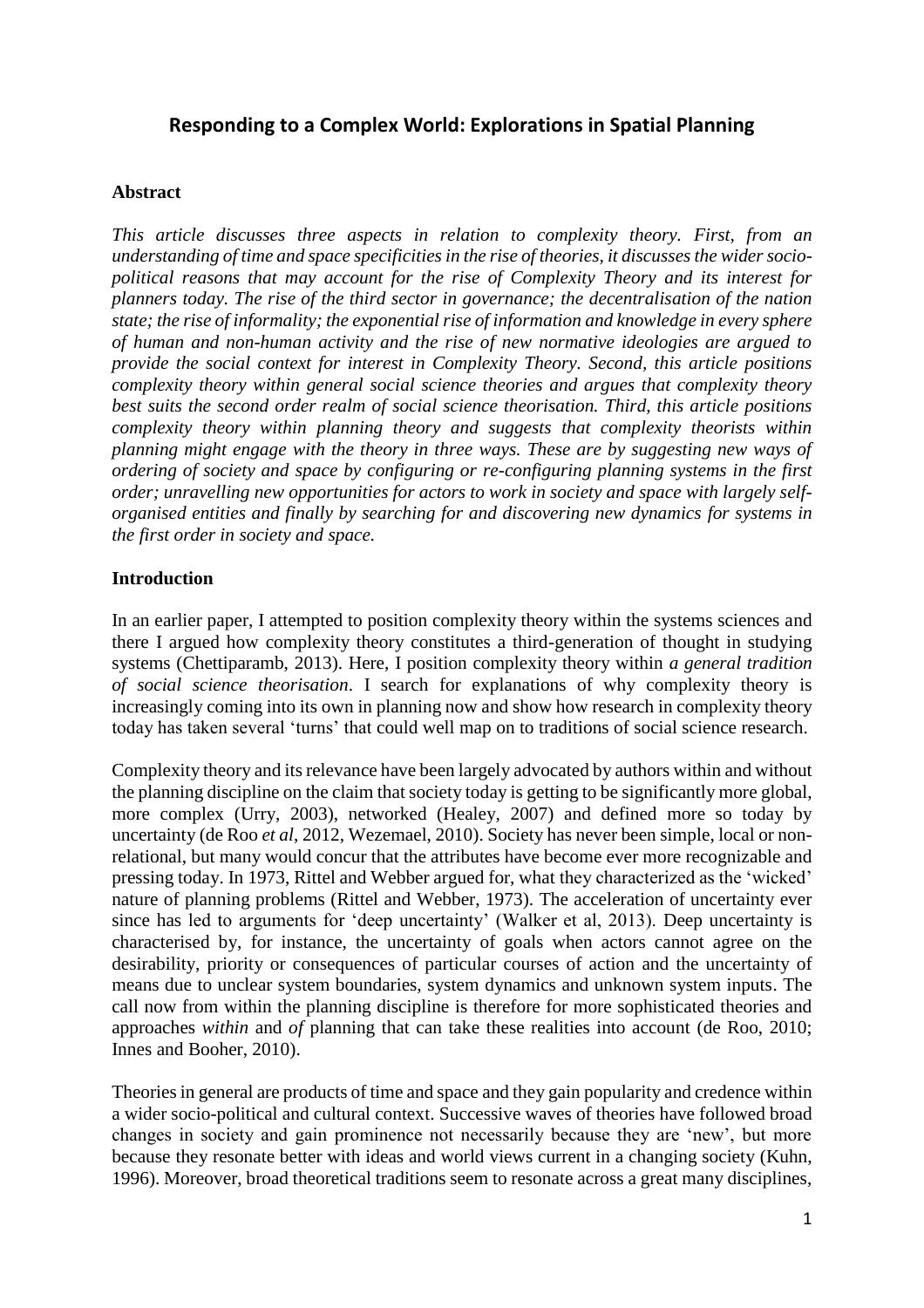be it modernism, post- modernism, baroque, romantic, and so on, reinforcing the claim to the dialectic relationship between the emergence of ideas and changes in society.

Complexity theory is an umbrella term that encompasses distinct theoretical concepts and ideas (bifurcations, fractals, tipping points, autopoiesis and so on), which can trace their lineage back to one or other of the natural sciences. These concepts and ideas have in general emerged from observations of how systems behave over time when repeatedly subjected to feedback loops. As such they resonate with the genre of systems theories but are often referred to as 'neosystems' theories (Knorr-Ketina, 1981, Roberts, 2002, Chettiparamb, 2018), a break away from the rather discredited past history of rigid systems thinking. Luhmann (2006) for instance, charts the evolution of systems thinking as starting from the theory of closed systems to the theory of open systems and now the current period of 'observing or self-referential systems' (p.37). A question of how theories that emerge from the natural sciences can be applied to the social sciences is an important one, but is not addressed in this paper. This is one for the future.

This article, explores four distinct but interconnected facets of the relationship between complexity theory and planning. First is the context for the emergence of the theory. Understanding this context helps a planning theorist to also understand the types of challenges that complexity theory responds to. Second, is the position of the theory in relation to structure and agency, two aspects of the social world that are regarded as fundamental to explain any change or stasis in the social sciences. Third, is the position of complexity theory within a hierarchy of theories that describe, interpret or normatively steer the social world. Appreciating the position of complexity theory with respect to structure and agency and other theories allow planning theorists to appreciate and position work within complexity theory in relation to other forms of explanation and other social science theories/concepts/models. Fourth, is to understand the ways in which planning scholarship has engaged with complexity theory. Mapping this allows planning theorists working with complexity theory to position their work in relation to one another, within the wide and often confusing landscape of complexity theory based explanations. In this article, I therefore answer each of the questions below:

- 1. What is the context for the emergence of complexity theory and in what ways might it resonate with characteristics, problems and issues in current society?
- 2. How can complexity theory be theoretically positioned within social sciences and its modes of explanations?
- 3. In what ways have complexity theory informed ongoing research within planning?

In the first section,the context for the emergence of complexity theory and its interest for planners are discussed. In the next section, forms of explanation in the social sciences in general are explored and an argument for Complexity Theory's ambit viz a viz structure and agency and other theories in the social sciences are put forward. Finally, complexity theory is related to planning theory and broad approaches adopted by scholars in planning are summarised. The paper ends with a conclusion that draws together key arguments.

#### **Complexity theory – Why now?**

This section goes beyond a claim of society as increasingly complex to explain the emergence of complexity theory. It attempts to identify the specific factors that might explain the 'why now' question in order to guide planning theorists in understanding the kind of societal changes that complexity theory might help address.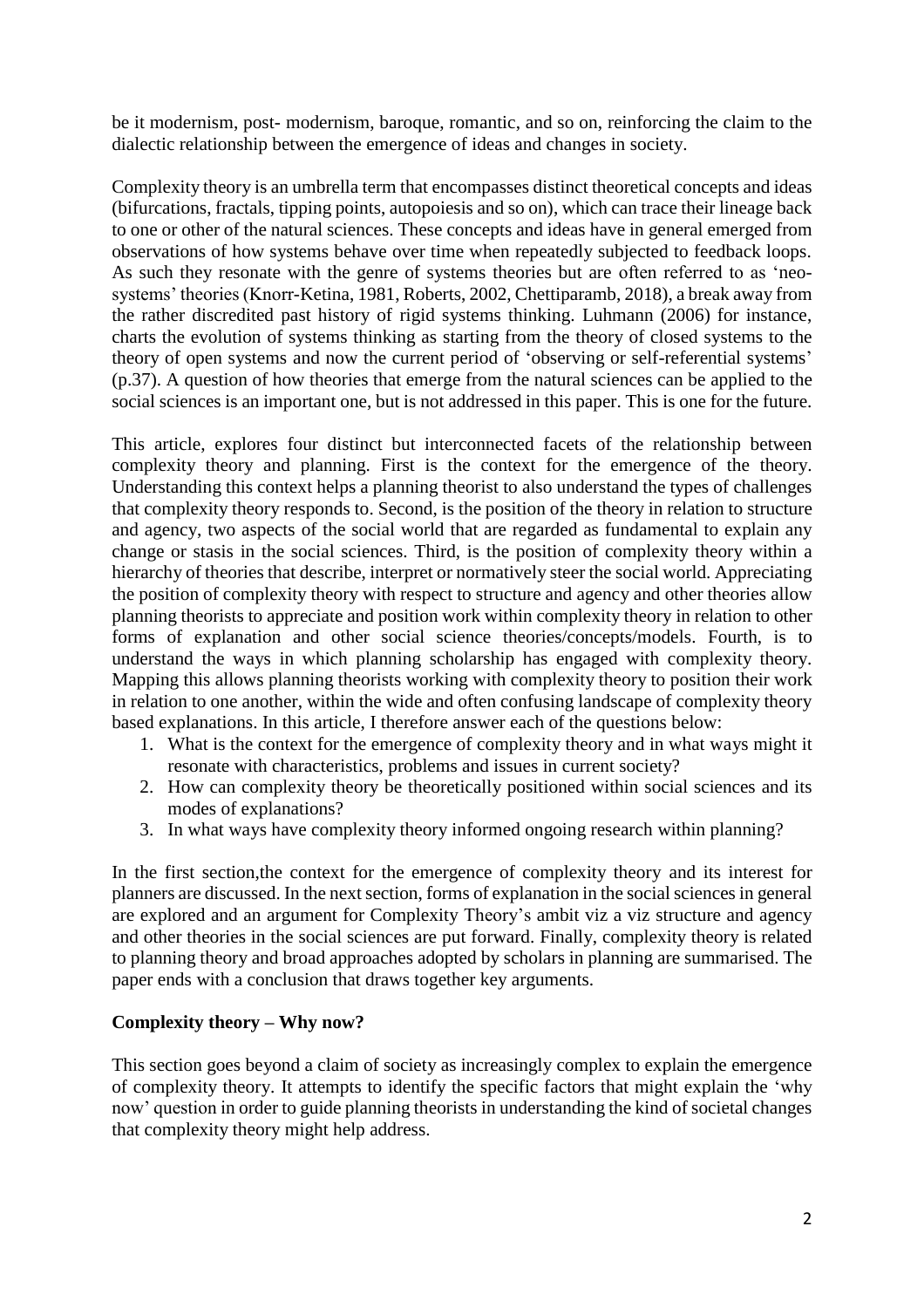Theories have been understood as products of their time and space. The relationship of science to society is now generally acknowledged as being circular, with dense feedback loops from society influencing the kind of science carried out. Details of scientific practice which include choice of problems studied and methodologies used to substantiate a theory have been shown to be shaped by forces operating outside the laboratory - forces ranging from the mental makeup and experience of the scientist, to more institutionalised formal influences of funding, to chance and happenstance (Kuhn, 1996, pg 4). The general cultural receptivity to an idea has also been shown to play an important part in shaping the kind of science carried out, both in terms of the observations deemed acceptable for follow-up and also in terms of anticipation of support and recognition that society bestows upon the scientist (Toffler, 1984, pg xii, xii). The relationship is however reciprocal. Science also influences society (Toffler, 1984, pg xiv). It gives rise to metaphors, and shapes mental models that influence the socio-cultural realm, impacting on the manner in which we conceive of ourselves and the way we look upon the world (Outhwaite, 1994, pgs 20-37). The dialectic development gets entrenched first in academic and professional discourses and with time, it gets embedded more permanently in the formal, informal and symbolic interactions of society. This then has almost unconscious consequences on the ways in which we view the future, deem fit to deal with it and organize ourselves to carry on with our daily activities.

Way back in 1973, Horst Rittel and Melvin Webber argued that the nature of problems that planning had to deal with in their contemporary times could not be solved by the professional expertise available to planners then. The context for these problems that they highlighted in their seminal paper was:

The test for efficiency, that were once so useful as measures of accomplishment, are being challenged by a renewed preoccupation with consequences for equity. The seeming consensus, that might once have allowed distributional problems to be dealt with, is being eroded by the growing awareness of the nation's pluralism and of the differentiation of values that accompanies differentiation of publics. The professionalized cognitive and occupational styles that were refined in the first half of the century, based in Newtonian mechanistic physics, are not readily adapted to contemporary conceptions of interacting open systems and to contemporary concerns with equity. A growing sensitivity to the waves of repercussions that ripple through such systemic networks and to the value consequences of those repercussions has generated the recent re-examination of received values and the recent search for national goals (Rittel and Webber, 1973, p.156).

They argued that the above context led to problems of goal definition and problem definition and their consequences for equity, which they famously characterised as 'wicked' problems (Rittel and Webber, 1973, p.155). While Rittel and Webber defined the nature of the problem and its characteristics, it was more than a decade later that Karen Christensen actually mapped planning styles across degrees of certainty regarding means and ends, suggesting that very different planning styles are required for different combinations of means and ends uncertainty (Christensen, 1985). The above means-ends uncertainty has however now broadened to also appreciate concerns of uncertainty around adaptability to unknown circumstances, uncertainty over structural resilience/robustness of systems and uncertainty over feedback effects on systems over time. These in essence define what Walker et al (2013) term 'deep uncertainty'. So, if the above issues are capturing our attention now, more so than ever before, then why now?

Rather than a fully historic account, in this paper, I will focus on the last four decades during which time, in the main, Complexity Theory gained prominence within the social sciences. These are decades that have witnessed great social, economic and cultural changes, not just in the West, but also more globally. I discuss the main social changes that I argue have enabled the social sciences to embrace complex descriptions of the world and pay attention to concepts and ideas that perhaps better encapsulate the lived experiences of these decades. Each of these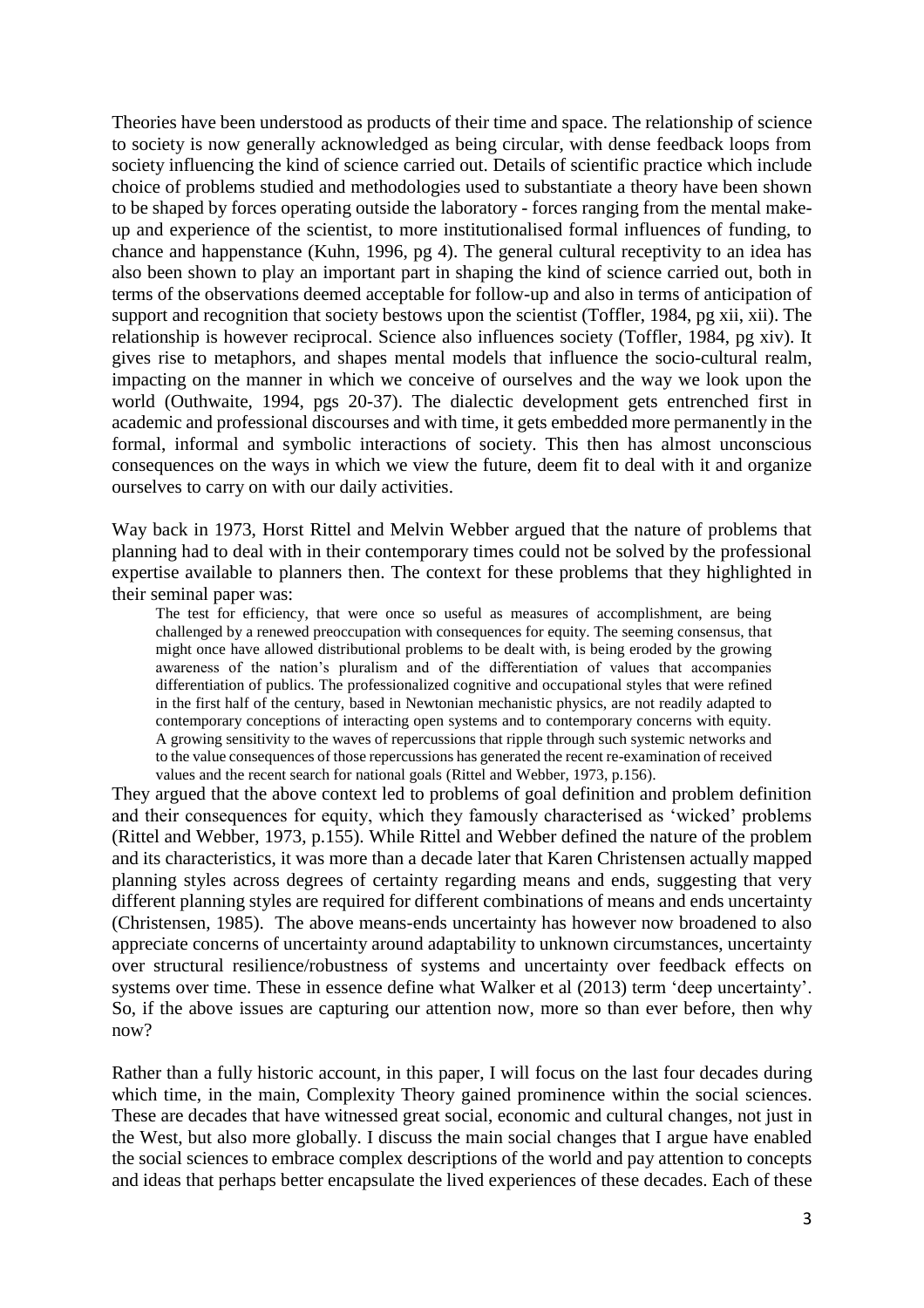factors may not be a full explanation in themselves and their relative relevance will inevitably change with geographical contexts. They all nevertheless contribute to an explanation to a greater or lesser extent.

Western contexts have seen the gradual erosion of the welfare state and the top-down planning that accompanied it. The funding gap and the service gap that was left behind, was soon, wherever possible, taken up by bottom up and non-governmental, social enterprises, community organisations and self-help initiatives often referred to as the 'third sector' (Salamon, 1993, Borzaga and Defourny, 2003, Brandsen and Psetoff, 2006, Osborne, 2008, Billis, 2010). On the other hand, in non-Western contexts, the welfare state had never really been a strong entity and in the insterstices of the gaps left vacant by the state, localised initiatives formed and developed (Chettiparamb, 2006a). The proliferation of such initiatives then meant a landscape of distributed power, where horizontal power was as much a consideration as hierarchical power. This opened up question about how such entities form, sustain themselves and grow; how such self-organising initiatives are to be governed and to what extent; and more importantly for planning, how planning might be accomplished in a landscape of such varied non-state actors. There was little in planning theory hitherto to answer such new questions that were more noticeably arising.

The demise of the welfare state was also accompanied by the fragmentation of the nation state. The rise of sub-national governments, devolved governments, supra-national governments and parastatals were becoming visible both in the West and the non-West. This changehowever wasfelt acutelyin the hitherto strong national contexts within Europe. Multi-level governance and inter-governmental coordination, together with partnership working with the private sector were to become part of the planner's context in striving for and realising regional outcomes (Rhodes, 1994, MacLeod and Goodwin, 1999, Bache and Flinders, 2004, Mair, 2006, Jessop, 2008). How then might a planner plan within this mosaic of organisational plurality wherein responsibilities are fragmented? Again, there was little in conventional planning theory that could help planners in dealing with the new reality. Complexity theory grapples with this situation in two ways. First, it draws attention to mututal interactions and feedback dynamics of distributed architectures of *agency* (such as in agent-based modelling) so as to model/predict future outcome from the relations. Second, is to draw attention to processes and network architectures of *structural relationships and feedbacks* within empricially defined systems that are no longer closed or open, but are also now described as self-referential (see Luhmann, 2006, Chettiparamb, 2014).

The dispersed architecture of responsibility and the emergence of spontaneous self-organized initiatives was also of course accompanied by the 'information revolution' (Dertouzas and Dertouzas, 1998, Freeman and Louca, 2001). Data and information today is continuously produced, collected, analysed and consumed by governments, organizations, and individuals. The onset of the 'knowledge economy' (Boden and Miles, 2000, Dunning, 2002, Rodriguez, 2002, Powell and Snellman, 2004), with the burgeoning of knowledge in every conceivable sphere be it the environment, economy, technology, health or any other sphere, paradoxically left even more visible the limitations of knowledge. The inconvenient incursion of ignorance and chance injected a good measure of unpredictability and risk into even the most carefully planned processes. How then could the planning system deal with information on the vast number of issues it intersects with, in a society that also demands evidence-based decision making? Complexity theory draws attention to ways and means of designing and instituting systems that are no longer based on information processing capacities of a select few decision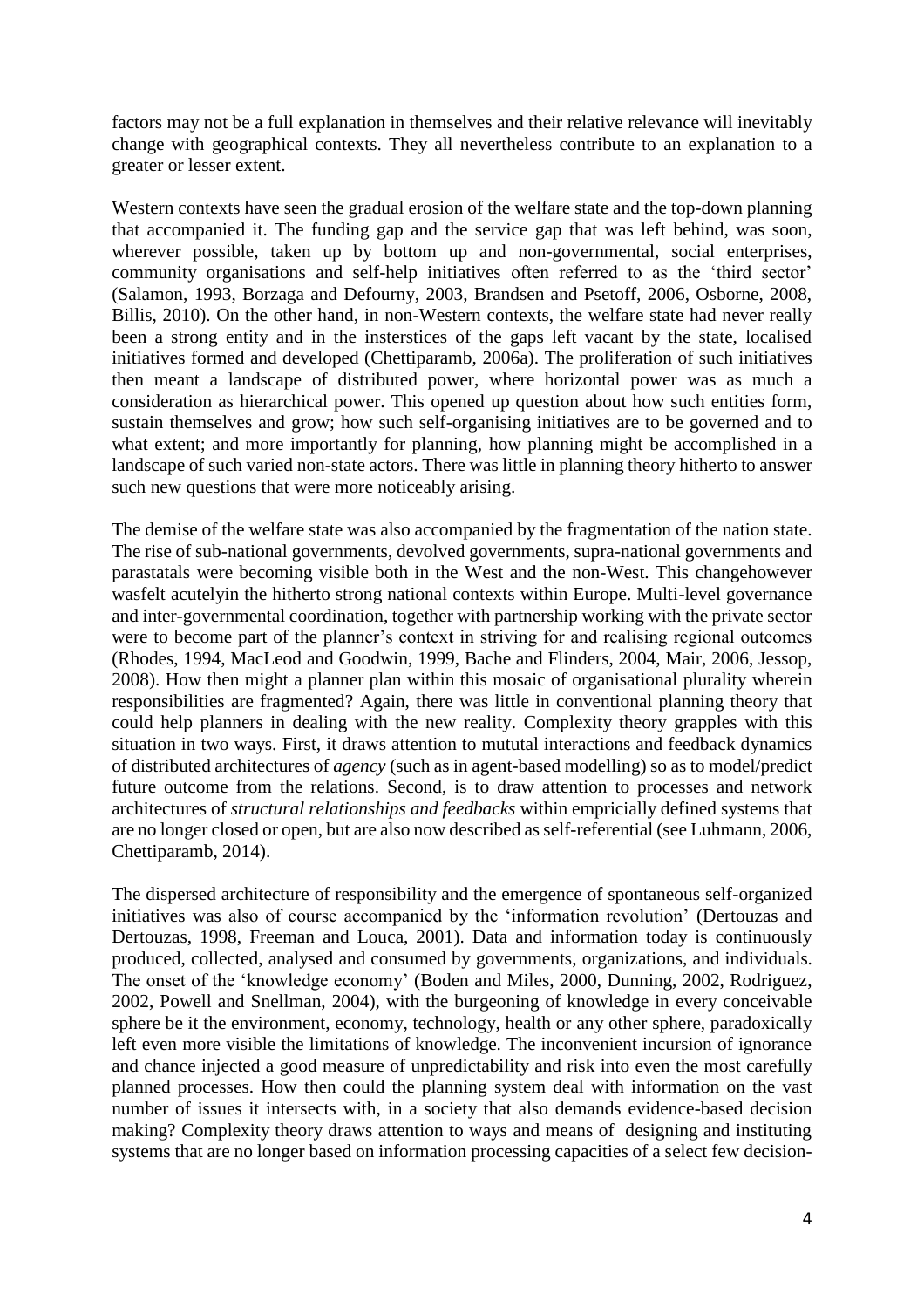makers/experts, but relies instead on *feedback loops* created through self-learning and selfcorrection in a system of *multi-layered distributed responsibility*.

The rise of informality in planning discourse is inevitable with the dispersion of responsibility, the undermining of top-down command structures, the demise of the welfare state and the rise of the third sector. The recognition of the 'informal' has led to closer scrutiny of the concept, not just as the excluded zone of the formal, but also as the medium within and through which much of social processes and outcomes are realized (De Soto 2000, Roy, 2005, Perry *et al*, 2007). The relationship of the formal and the informal is therefore increasingly called into question and with it the difficulty of planning for and in spite of informality. This then further contributes to the complexity that define current times. In its incorporation of distributed multilayered agencies with information processing and learning capabilities, in place of a top-down decision making structure, complexity theory soon attracted the attention of those working to understand the dynamics of the extra-formal as well.

Ideologies arise from the socio-cultural and political economic contexts of particular places and times. It is not surprising then that ideologies that match the complexity of times should arise. Normative positions advocating ideals such as active citizenship, social capital and participatory democracy have thus complemented the rising complexification of society giving initiatives based on such ideologies normative validity. Planning as a profession too embraced these normative positions as it struggled to make sense of the complexity of the times (Stivers, 1990, Chettiparamb, 2006a, Putnam, 2000, Pateman, 2000, Healey, 1992). Thus much of planning thought in the recent past has engaged with normative ideas of planning, especially in relation to questions of process. The 'how' of planning is justified by ideas of 'why' in planning, be it democracy, ideal speech situations, inclusiveness, active citizenship, equality, justice and so on as in ideas of advocacy planning, participatory planning, collaborative planning, and so on. Though challenged and critiqued on a number of levels, these positions continue to be relevant today. They do however leave an unexplored realm of 'deep uncertainty' as society goes though some of the changes and challenges described above.

As argued above, complexity theory focuses on difficult to describe, understand and predict multi-layered and distributed learning systems and attempts to understand how they work; what opportunities for individuals, organisations and society are possible, and from a governance/planning perspective, how attempts to govern and plan might be accomplished. It can therefore be argued that the interest in complexity theory and what it can tell us is by no means accidental. It is instead, very much an outcome of the socio-political pressures of the times that we live in.

In his 2010, book on planning and complexity, Gert de Roo suggests that "Planning Theory and complexity thinking are two different matters. It is therefore not easy to connect the two" (de Roo, 2010, p.19). This view rather problematically sees two different entities and sets forth an implicit aim to connect the two. However, planning thought has, in its evolution, resonated both with society as well as changing philosophical ideas in the social sciences, the arts and the humanities. Post modernism in art, architecture, the social sciences and planning too, followed from modernism in all these disciplines. With post-modernism came an increasing acknowledgment of diversity, history and 'the particular' opposed to the 'universal' placeless validity of the modernist agenda. Within planning, this gave impetus to the acknowledgement of different needs of different populations, and the differential impacts of hitherto 'neutral' planning initiatives on distinct population groups. It was the era of re-discovery of 'the particular' in multiple ways, including calls for the inclusion of often unheard voices in main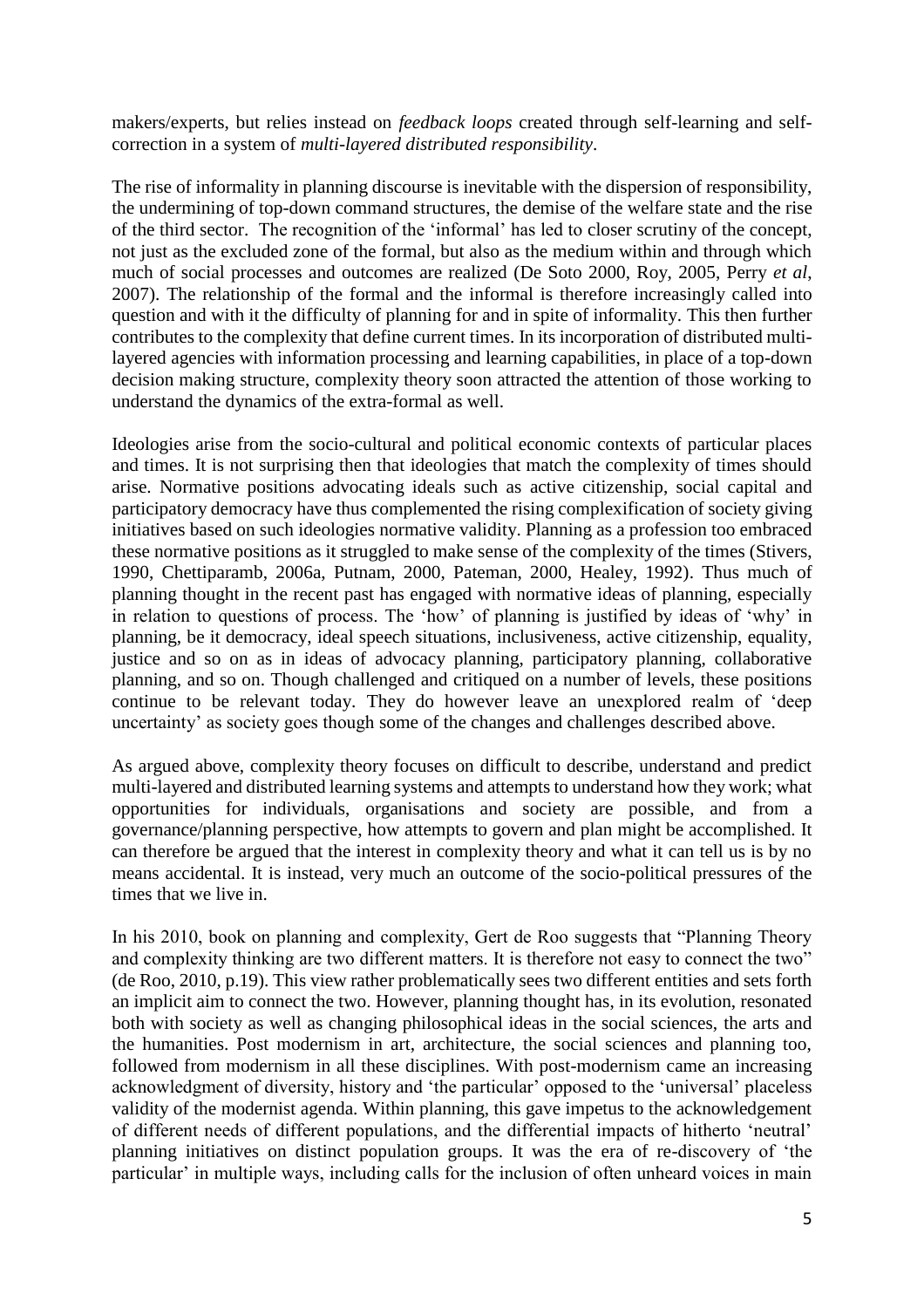stream discourse. This led to arguments for communicative/collaborative/participatory methods to be part of mainstream processes of planning for projects and spaces. Poststructuralism reflected the recognition of the disparate, subtle and sometimes positive workings of power through discourse, architecture, and everyday relations. Within planning, it gave rise to the unpacking of 'governmentality' and how governance is routinely achieved 'at a distance' and how power, now recognised as emanating from everywhere, structures everyday life. It was not long afterwards, that the recognition of the role and power of relations in enabling and constraining opportunities gave way to the analysis of networks in planning and the rediscovery of the explanatory power of networks. Relational mapping and network architectures soon led to the awareness of inanimate objects, their role in networks and recognition of processes of network working through the rise of actor network theory in the social sciences and planning. As argued earlier, complexity theory, through the rise of interest in concepts such as self-organisation, resilience, fractals, autopoiesis, second-order initiatives and so on characterize contemporary additions to an already existing rich mixture of analytical lenses current within both the social sciences and planning. The theory thus is not a separate entity struggling to connect with planning theory, but is more of a continuation of knowledge claims responding to changing times.

#### **Structure-Agency and Complexity Theory**

While the above section has argued for why complexity theory has captured the attention and curiosity of some planners and social scientists, for planning theorists, a cognitive schema to position the theory in relation to other dominant theories in the social sciences is needed. This section positions complexity theory viz-a-viz the structure-agency debate. This debate is chosen as modes of explanation in social sciences are fundamentally linked to either of the two.

#### Structure and Agency in the Social Sciences

Wellman (1997) suggests five forms of social inquiry within structural analysis. These can be summarised as analysis where 1) behaviour is interpreted as a result of structural constraints; 2) focus is on relationships between units; 3) the effects of patterned relationships of many members on one member of a structure is in focus; 4) there could be layers of structures and therefore layers of structural effects; and 5) there is a movement away from explanations that are reducible to individual actions. Structural modes of explanation are nevertheless criticised for its limitations too. For instance, Sayer (1992) points to an 'intellectualist fallacy' in the social sciences. Here the reporter or the scientist engaged in structural analysis, dealing with macro issues, when reporting on events or incidents tends to forget that for the actor or participant engaged in the activity, their goals are not clear, and the path taken is not a determined path but rather one prone to vulnerability or diversions. The *ex post* report produced compresses time, and strategies on the ground appear to be

"routine and mechanical execution of well-defined, perhaps reified, 'actions' undertaken according to firm 'rules' and 'roles'" (Sayer, 1992, pg 97).

Then practical and tacit knowledge which are often guided by a 'vague and unexamined practical consciousness' (Sayer, 1992, pg.15) is by and large underestimated in academic discourse of structural explanations. Sayer points out that when the ambiguity of practical knowledge is ignored and instead codified in propositional form, a mistrust between ordinary people and 'intellectuals' can arise. Resigned to this issue to a certain extent, he argues that structural analysis must still **not** be done away with as then that would only admit actor accounts. A realisation of the limits of structural analysis is advocated: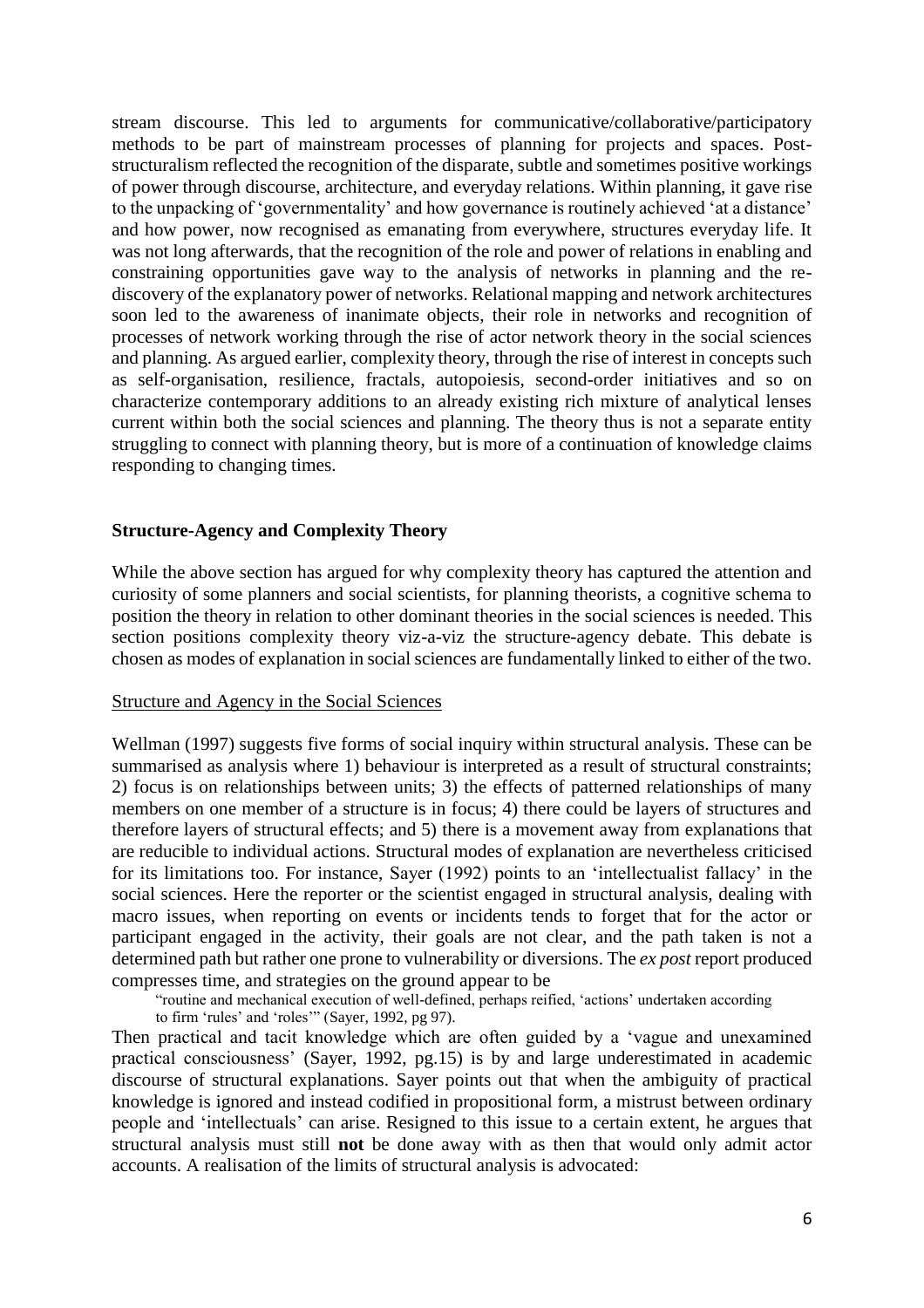"the above errors lie not in using structural analysis as a mode of abstraction but in using it as if it could provide *concrete* descriptions on its own; it provides a possible beginning to research but not an end" (original italics) (Sayer, 1992, pg 98).

The focus is thus on stressing the incompleteness of a *structural account* to fully describe concrete situations even when they remain valid. As Sanyal (2005) argues planning in the top remain a critical institutional mechanism for initiating social change, which planners cannot ignore. Therefore rather than moving wholesale into a critique of top-down planning, perhaps we should be focusing more on how to improve this through innovative planning that aims to create new and alternate institutional mechanisms.

Agency or action based theories stand in direct opposition to structural accounts as individual or organizational actor accounts are the objects of study. Giddens (1993) addresses the concern of whether a sociologist's accounts of social conduct can be seen as 'unnecessary and pretentious' given that participants already know of their life. Two justifications are advanced for what in addition a study of social life can contribute. First,

"no specific person can possess detailed knowledge of anything more than the particular sector of society in which he or she participates, so that there still remains the task of making into an explicit and composite body of knowledge that which is only known in a partial way by lay actors themselves" (Giddens, 1993, pg 137).

The above composite body of knowledge relates also to the idea of 'constructed universals' advanced by Alexander (1990). Second, Giddens argues:

"it is in any case not true that their [sociologists] endeavour can be no more than descriptive in character; their aim is to correct and improve upon notions used by actors themselves in interpreting their own actions and the actions of others" (Giddens, 1993, pg 137).

For Giddens, though sociological concepts must pick up differentiations of meanings which are relevant to the accomplishment of day to day interaction, they

"are in *no way* constrained to embody the same differentiations in their own formulation. …" (original italics) (Giddens, 1993, pg 160).

Theoretical accounts of agency then might construct 'universals' from the particularity of agential accounts and in doing so might suggest concepts and theories that can encapsulate the generality which is instantiated in that agency. These concepts and theories might then 1) describe a much larger picture than what any one person or actor can provide, 2) present insights that the actors may not themselves be aware of, and 3) introduce concepts or models that 'improve' upon frames of reference that actors themselves might otherwise use. Therefore theory based on agential accounts can be descriptive, cognitive in terms of providing or refining insights, as well as innovative, in terms of constructing new references for practice.

#### Connecting Structure to Agency in the Social Sciences

The above descriptions divide structure and agency and 'breaks up' social science explanation as there can be at least two different explanations for practice and social life. It is not therefore surprising that attempts to bridge the divide soon appeared (Knorr-Cetina and Cicourel, 1981). In this section, I review three attempts that seek to bridge this divide..The first of these – the theory of structuration - is the most well-known among planning scholars mainly through the work of Patsy Healey. The second – the notion of habitus - may be less well-known, the third – the strategic-relational approach - has not yet attracted much attention, though references to this are now starting to appear.

Giddens' structuration theory, sees structure and agency as mutually dependent and coconstitutive. Here agents are reflective cognitive actors, constrained by structures that pre-exist. Agents however understand these structures and transform the rules around them which then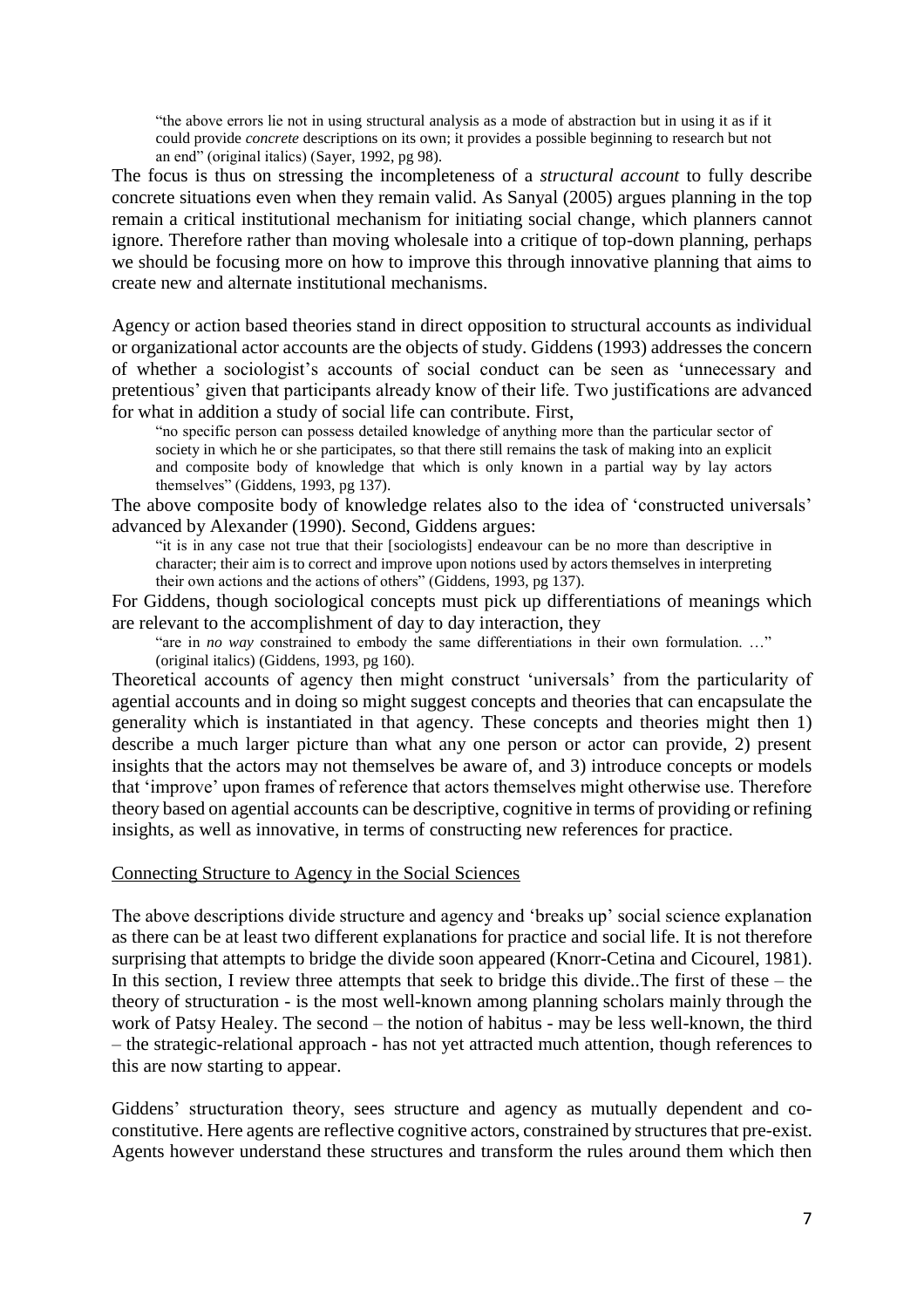changes such structures. The changed structures in turn impact again upon agents and the cycle continues through a process of structuration over time.

The concept of structuration involves that of the duality of structure, which relates to the fundamentally recursive character of social life, and expresses the mutual dependence of structure and agency (Giddens, 1979, pg 69)

Structuration theory thus advocates for the mutual constitution of both and the recursive impacts of one over the other, which then transform both over time. Structure is imagined here at one level and there is *no explicit conceptual space* that mediates between the recursive influences of one over the other.

The notion of 'habitus' by Bourdieu 'breaks up' the direct link between structure and agency. 'Habitus' for Bourdieu is constituted by history, they organize practice without consciousness or will of the actor, but is also a product of pre-existing objective conditions, which we might term as structures.

"The habitus – embodied history, internalized as a second nature and so forgotten as history – is the active presence of the whole past of which it is the product. As such it is what gives practices their relative autonomy with respect to external determinations of the immediate present (Bourdieu, 1998, p.56)

It is in Bourdieu's work, though it precedes that of Giddens and was influential on Giddens, that we see *a layered version of the social world.* The habitus here though itself constituted by history, occupies a space between structure and agency. This introduces **scale** into the recursive relations. Bourdieu uses 'habitus' to account for the anthropological sense of belonging, customs and rules that are almost second-nature to practical life without necessarily invoking wider what he terms 'objective conditions'.

With the strategic-relational approach of Jessop (2001), we get a multiple layered vision of the interaction between structure and agency. Jessop argues that structure and agency relate to each other not just over time, but through scale too, with multiple realms of structure as well as multiple realms of possibilities for agency. Even if one might not agree with the prescription of processes occurring at each level in the model, I suspect that many would agree that it offers a more accurate account of structure-agency interactions in the social world.

#### Structure – Agency and Complexity Theory

In this section, I relate complexity theory to the structure-agency debate and the idea of a multilayered scalar explanation. Scale is fundamental to complexity theory. The fundamental generative process in complexity theory, as mentioned earlier are the recursive feedback loops. The impact of each of these feedback loops can be observed in social phenomena be it in structures or agential action. I expand on this below.

In the three attempts discussed above to connect structure to agency, the observer or theorist is 'removed' from both structure and agency levels for she observes and can see the structure, the agent and also the interactions between the two. The position of the observer here is the realm of meta-theory which aims to theorise how structure and agency work together in the first level and what it then means for both. One can of course move on to further levels of observation to understand how the observer observes the first level. There is therefore the possibility for infinite regress in the layering constituted by infinite recursivity of observation.

Studies of the meta–realm are now familiar throughout the social sciences. We have, for instance, notions of meta-governance (Whitehead, 2003), meta-bureaucracy (Fenwick et al, 2012), meta-planning (Wilenski, 1981) and so on. We also have terms such as 'second order' deployed to describe layered dynamics in contexts including elections (Norris and Reif, 1997),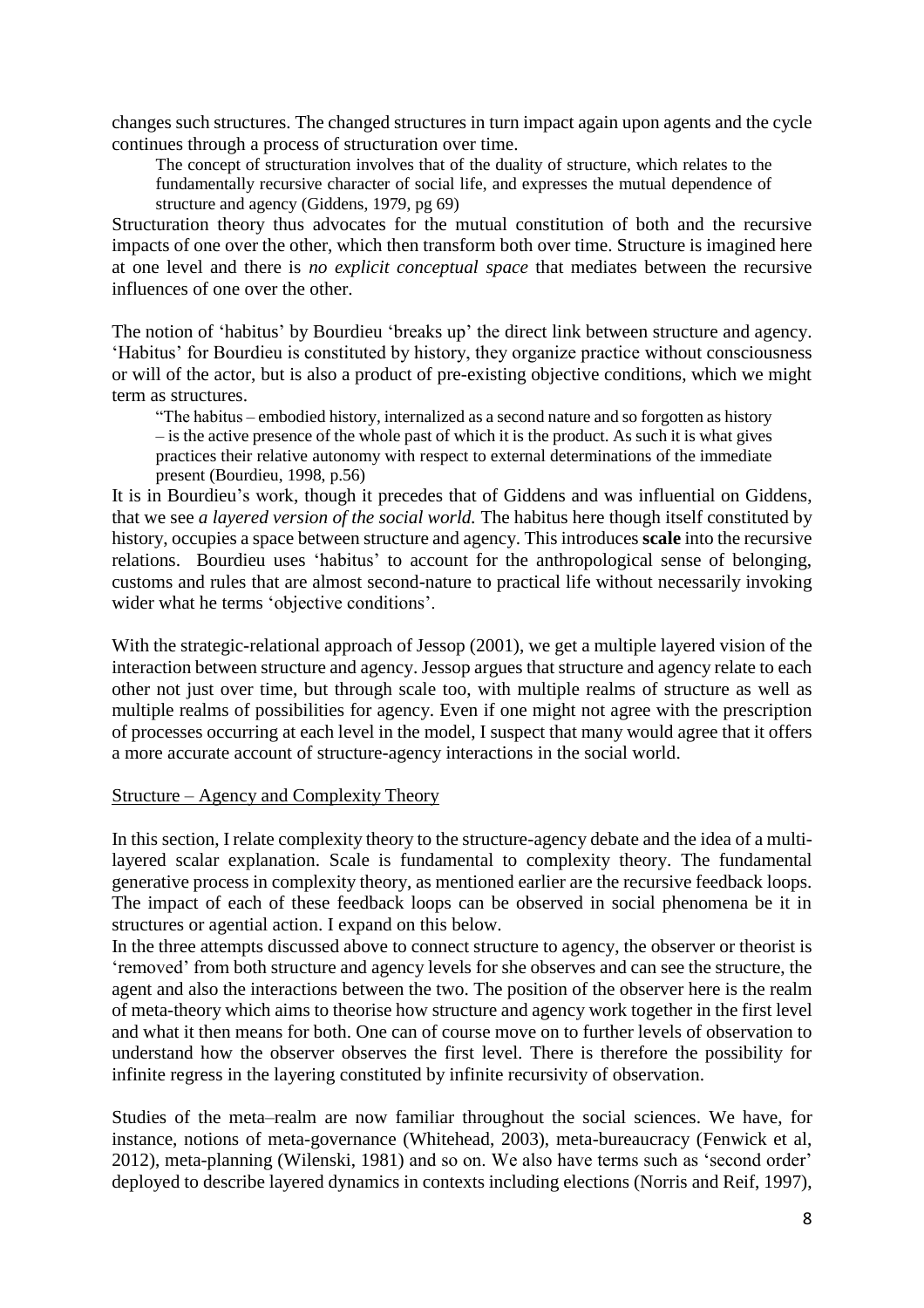policies (Cho et al, 2005), change (Hall, 2011), competencies (Daneels, 2008). A layered explanation for understanding planning and governance can also be seen in Savini, (2018), Moroni, (2018) and Chettiparamb (2007, 2018). This realm of second-order observation is the realm of complexity theory. Concepts such as fractals, bifurcations, phase-states, attractor states, autopoiesis and so on, essentially are statements of an observer who observes how systems as a whole (inclusive of structures and agents in the first level) behaves. The theory therefore provides the theorist with conceptual tools for describing these behaviours.

#### **Complexity Theory and the nature of social knowledge**

Having shown how complexity theory relates to fundamental modes of explanations in the social sciences, in this section, I position complexity theory with respect to the types of social knowledge that it produces and the relation it has to planning theories.

Diverse grounds for claiming scientific status for social knowledge are based upon conceptions of what count as goals for social science research. Zhao (2001, pgs 390-91) broadly classifies the goals of social science research into three – the nomological, the interpretive and the normative. For nomological theorists the goal of social sciences and thus social theory is to discover law-like statements that pertain to the social realm. Thus for Zetterberg

"the assumption here is that sociology will eventually discover a small number of propositions that are valid in several diverse contexts…This approach represents what we see as the main task of the sociological theorist – that is the discovery of general propositions" (1965, pgs 8,9, quoted in Zhao, 2001, pg 390).

Well within this goal is the mechanism-based approach in sociology, which aims to identify causal social mechanisms that will generate and explain observations and are thereby predictive in the sense that under like circumstances like outcomes can be expected. The interpretive approach opposing the nomological approach argues that the goal of social sciences is not to uncover any form of laws but is concerned with the interpretation of meaning and the understanding of 'lifeworlds' of actors. Thus for Taylor

"social theory is…..concerned with finding a more satisfactory fundamental description of what is happening. The basic question of all social theory is in a sense: what is really going on"? (1985, pg 91, quoted in Zhao, 2001, pg 390)

Sociological theories here are then narrative tales. The Normative approach sees social theory more as linked to practice and hence asks questions of what ought to be. Theories in this vein seek to articulate and advocate for specific positions that can guide social action. According to Steven Seidman for instance,

"social theory relates moral tales that have practical significance; they embody the will to shape history" (1991, pg 132, quoted in Zhao, 2001, pg 391).

The conceptual tools that Complexity Theory provides deals with the question of mechanisms of interaction in the observed system, addressing questions of 'how' systems behave rather than the normative directions that systems ought to follow (Chettiparamb, 2005). Authors in other disciplines have also noted this perceived 'limitation' of complexity theory. For instance Morrison, 2013 laments that complexity theory is silent on issues of values and ethics that are important for educational philosophy and Webb (2004) makes an attempt to provide Complexity Theory with a normative base in spite of the wider critique that prevails. Though within particular systems the implications of complexity theory might have normative value, this normative implication is not constant. For instance, while the analogy of the butterfly flapping its wings, associated with complexity theory, might be seen to embody normative value and hope in disciplines such as say health (Resnicow and Page, 2011), the theory in itself has been used to unravel mechanism of systems to explain for instance the spread of crime too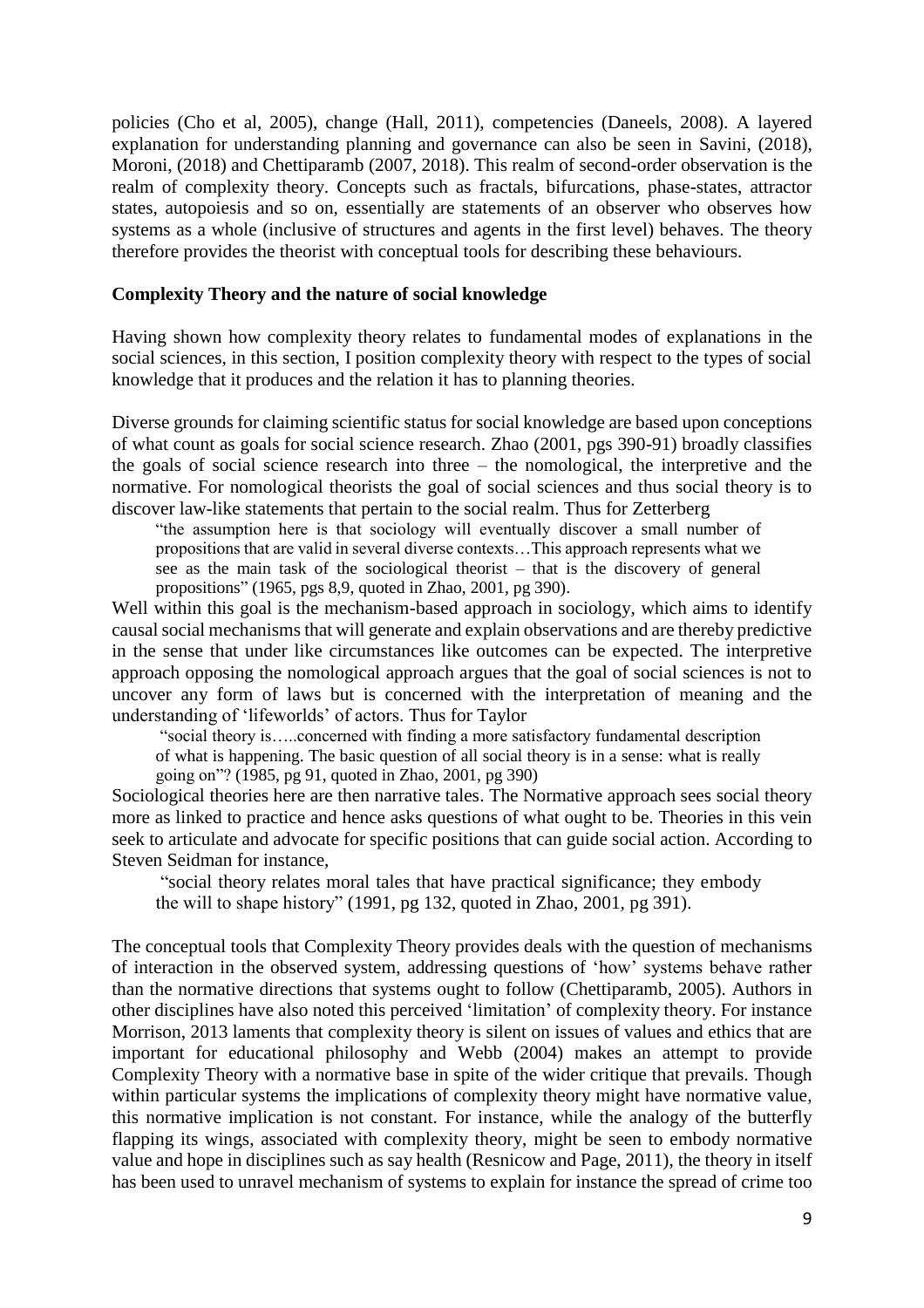(Beesley, 2009). Thus, while normative thinking is not entirely precluded in so far as complexity theory can be used in conjunction with normative positions, the theory itself provides answers to questions of 'how' focusing on the nomological.

#### **Complexity theory and Planning Theory**

Having positioned complexity theory viz a viz the general aims of social science knowledge production, in this section, I discuss planning theory in general and thereby argue for the place for complexity theory in planning theory.

Bunge (1973) creates an epistemological hierarchy for theories within social sciences. The topmost in this hierarchy is for Bunge mathematics and metaphysics. Both of these are abstract and thus devoid of content. They are thus qualified as meta-disciplinary. Third in the hierarchy is the level of the disciplinary sciences with theories of relevance to particular disciplines. These are less abstract but richer in substantive content. Systems theory is positioned as being less abstract than mathematics or metaphysics, but more abstract than the theories within disciplines (Boulding, 1956). Content wise they hover between the metaphysical realm and the disciplinary realm. Systems theories are therefore typically transdisciplinary in nature and cuts across multiple disciplines as does complexity theory. Bunge, in his "epistemological hierarchy" extends this further downwards to finally end in practices what he terms 'observables'. This hierarchy has been re-interpreted and modified by Zwick, (2001) who produce the following structure:



Source: Redrawn from Zwick (2001).

According to the above structure, theories can be built up inductively from lower level theories within disciplines by identifying isomorphisms between different theories or deduced deductively from higher level theories by adding substantive detail (Zwick, 2001). In an earlier publication, I have argued that abstraction is different from simplification. Abstraction makes a distinction between the general form of an entity and its specific manifestation. The general form continues to maintain validity in complexity of the specific context. Simplification however could result in the claim to the general form losing validity when the particularity of the situation is reintroduced (Chettiparamb, 2013).

Schatzi (2001), argues that the notion of a theory when talking about *practice* may be when 1) it offers a general and abstract account *of* practices or when 2) a general and abstract account is offered *to* practice. This conception of theory is contrasted against the more commonly known understanding of theory as linked to explanation or prediction. Thus

"systems of generalizations (or universal statements) that back explanations, predictions, and research strategies are theories. But so, too, for example, are typologies of social phenomena; models of social affairs; accounts of what social things (e.g, practices, institutions) are; conceptual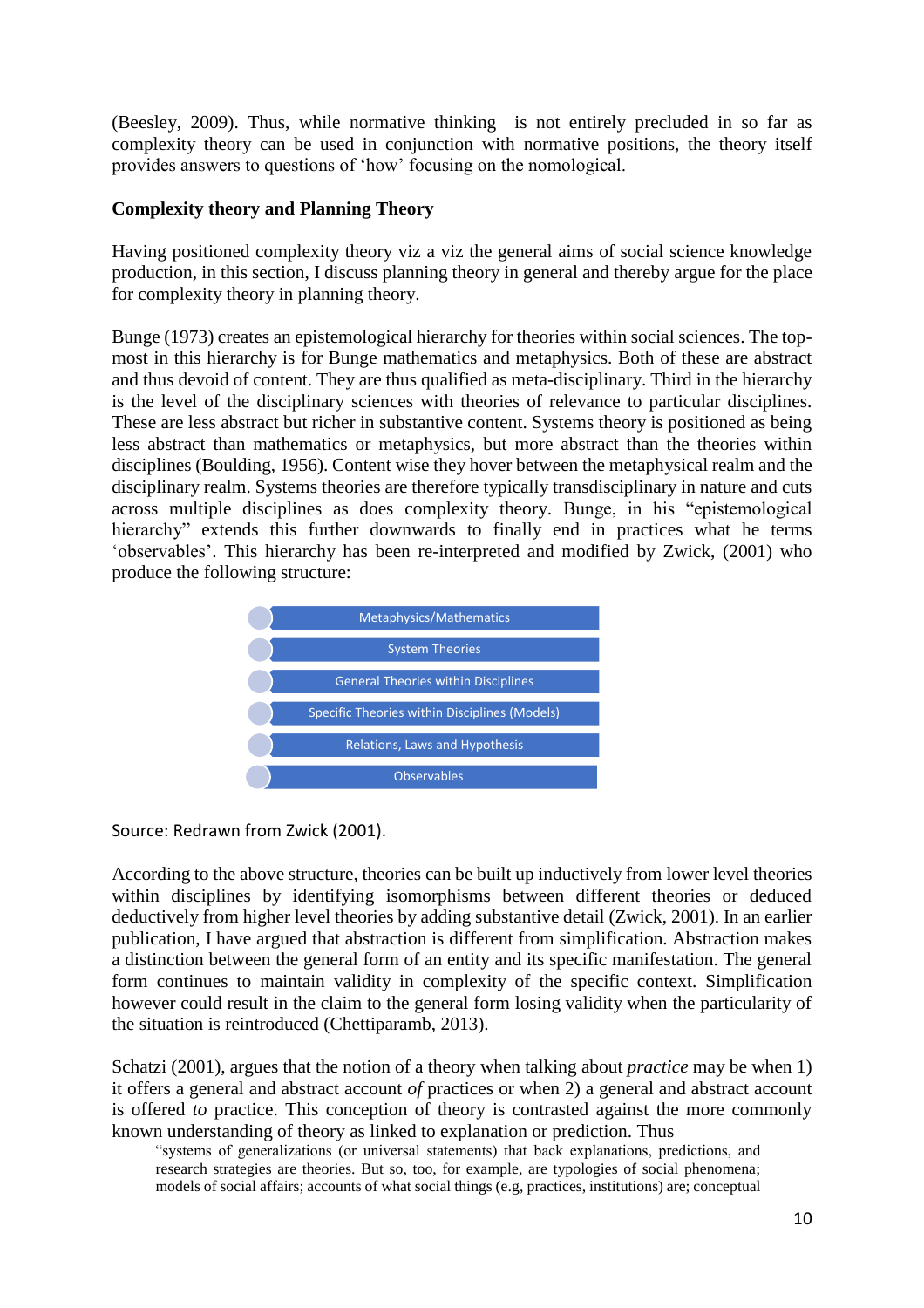frameworks developed expressly for depicting sociality; and descriptions of social life – so long as they are couched in general, abstract terms" (pg 4).

The everyday practical sphere is the foundation of theorisation. As Maffesoli (1996, pg 136) points out

"we find here the theoretical justification for the recent interest in the humdrum, the normal and the everyday; what is rejected often, like a subterranean centrality, provides a solid basis for the whole of sociology".

However, to be valid, lower level theories must be able to forge a link to higher level theories. Planning Theory is positioned between day to day practice (which seeks descriptive, cognitive and innovative aids that might help inform action, Forrester, 1993, 1999, Sandercock, 2000) and higher levels of theory from which it might derive conceptual/analytical categories. Planning theory can then by virtue of its position, contribute inductively to higher level more abstract explanations and predictions and also contribute deductively to practice and knowledge accumulation. This is a parallel elaboration of Friedmann's (1987) assertion of planning being a linkage between knowledge and action. The parallel assertion here is *planning theory* is a linkage between *knowledge claims* embedded in higher level theories of society per se and *practice* as realised in specific situations and contexts.

This level of theory is not occupied by planning alone. Functionally defined domains of social science such as economics, politics, or law have theories that occupy this domain. As long as the theories in these domains take off from a common conception of society, there is considerable overlap between the domains. What planning lays exclusive claim to is however the *future*, be it in terms of social reform, policy analysis, social learning or social mobilization (Friedmann, 1987), what Camhis (1979) terms as theories *of* planning as opposed to theories *in* planning*.* Theories *in* planning may come about through different streams with which planning engages, but theories *of* planning deal more with what can be termed as 'content less' entities such as 'objectives', 'goals', 'actions', 'decisions' etc which as Camhis argues, assume a substance of their own, and thereby become objects about which theories can be built (Camhis, 1979, pg 3).

Spatial planning is practised as a mode of governance with strong links to public administration in the ordering of space. It is also practised as a community driven non-governmental venture deeply embedded within local neighbourhoods. These two ways, as mentioned earlier, also reflect ways of intervening and governing in society i.e. first, by changing structural parameters through a top-down approach and second, by innovating and making a difference through bottom-up approaches using personal and organisational agency. Hetty van der Stoep argues that spatial planning has evolved from planning *for* society (top-down planning by an 'expert' often technocratic), to planning *with* society (planning with communities by acknowledging the need for shared knowledge often using collaborative/participatory methods) and now to planning *by* society (van der Stoep, 2013) where planners concede power and steer active participation and leadership by others in society. Complexity theory informs the latter space of planning *by* society. They are therefore theories both *in* and *of* planning (Camhis, 1973).

Planning thought influenced by complexity theory might engage with structural ideas in the second-order, for ordering space. In other words, it would ask questions about how might whole planning systems be designed to enable the self-evolving ordering of space in specified directions. It might also engage with agential interests and enquire into how understandings of system dynamics in the second-order might prompt actors to act in ways that enable selforganized initiatives to evolve in certain ways. Planning thought has also focused on *discovering* complex system dynamics in space with the help of computational models. The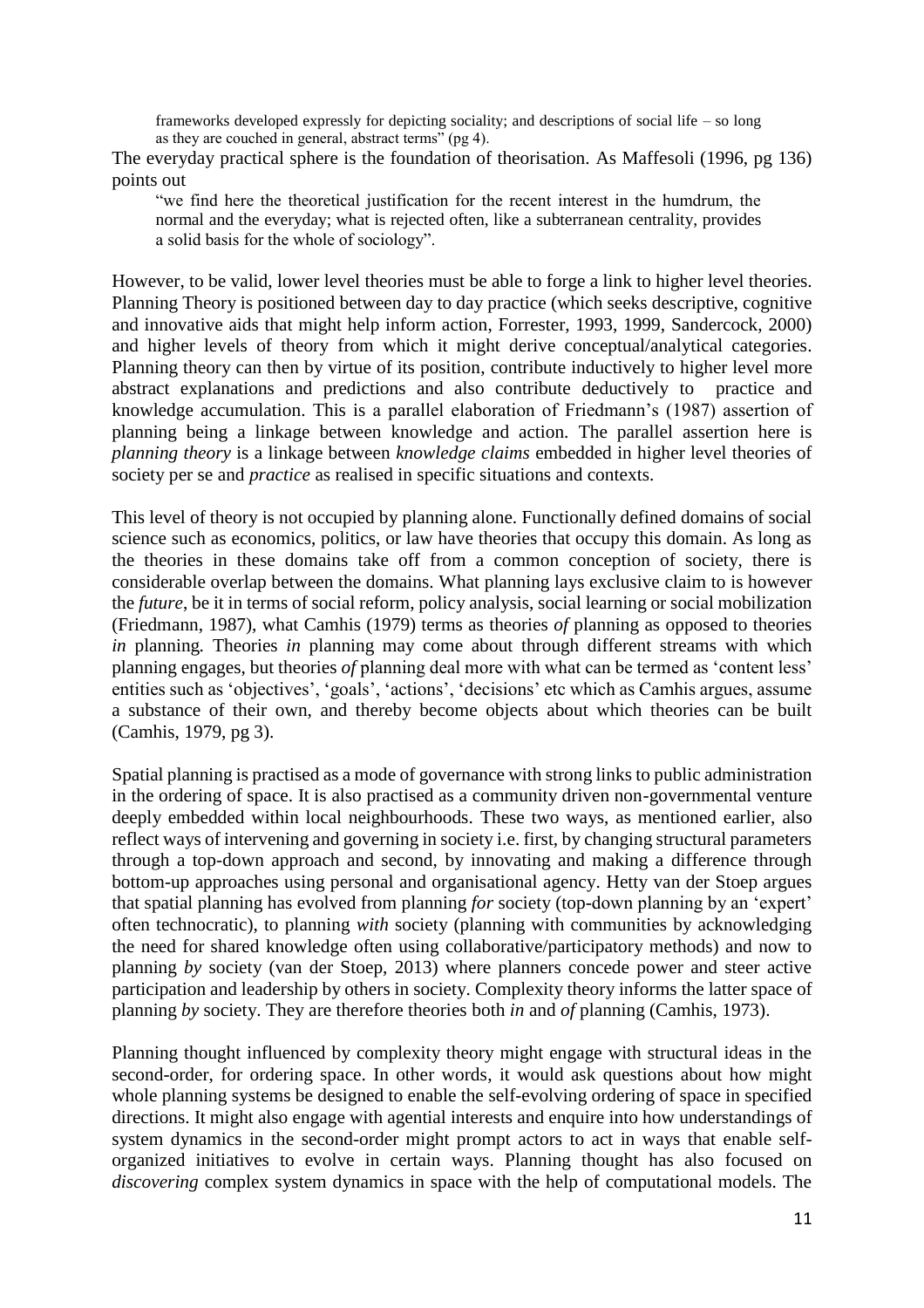above three modes describe planning theorists engagement with complexity theory in order to improve planning practice.

Concepts and ideas associated with complexity theory may cut across all three modes. For instance, the computational side of planning, might discover and reveal fractal patterns in city growth or spatial forms and suggest how this comes to be (Batty, 2013). The environment within the model allow a stylised and sometimes simplified isolation and thus discovery of particular dynamics in complex systems that are difficult to recognise in the messy real world. It allows the discovery of the 'what', without always necessarily engaging with the 'why' or the 'so what'. The insights on 'what' dynamics however can potentially inform planning in triggering further enquiries. For instance, planning thought working with structural interventions might identify the 'why', the 'how' and the 'so what' after having recognised and identified such fractal forms in real life governance and space contexts (see for instance Chettiparamb 2013, 2005 for the how and why and Chettiparamb 2011 for the 'so what?' questions). Fractals might also inform agency by suggesting ways in which a planner might make a difference within existing institutional architectures. For instance, the new vocabulary can draw attention to macro and micro network and system dynamics enabling the planner to act as a network enabler or nurturer who strategically connects, stabilizes or enhances initiatives. The theory here cognitively widens the opportunity space. A similar argument can be made for other concepts too identified with complexity theory such as self-organisation, autopoiesis, fitness landscapes, attractors, bifurcations, phase spaces and so on. As mentioned earlier, the theory answers questions surrounding mechanisms and interventions informing planners on 'how to', rather than providing answers to normative arguments. In being potentially able to provide answers for 'how to' questions however, the theory takes us forward by making an invaluable contribution to the realisation of normative positions, a gap that is quite significant today in planning theory, yet much needed to advance planning practice.

To summarise I would argue that the questions for us who work in complexity theory and planning are three fold depending on one's theoretical inclination and skills. On the structural side, the questions might be:

- What new understandings and mechanisms for designing self-evolving planning and governance systems in order to steer society/space have complexity theory revealed?
- What research agendas do the above suggest?

Focusing on this aspect will allow the planner to exogeneously design appropriate institutions, laws, polcies and processes to ensue that self-evolving entities are nevertheless recursively steered through self-learning in a direction that they would not necessarily have adopted if left entirely to themselves. Expressed simply, it is the way that an institutional framework can be designed in which top-down processes and the bottom-up processes can meet and influence each other efficiently, effectively and continuously.

On the agential side of planning, the questions might be:

- What new understandings and actions for facilitating/dampening self-evolving planning and governance systems in order that these systems may plan for society/space have complexity theory enabled?
- What research agendas do the above suggest?

Focusing on this aspect, will allow the planner to position herself within a self-evolving system to consolidate planning outcomes by connecting parts horizontally, scaling in and out, and starting new feedback loops so as to influence self-learning processes and thus the evolution of institutional framings. Expressed simply it is the way in which a networked planner aware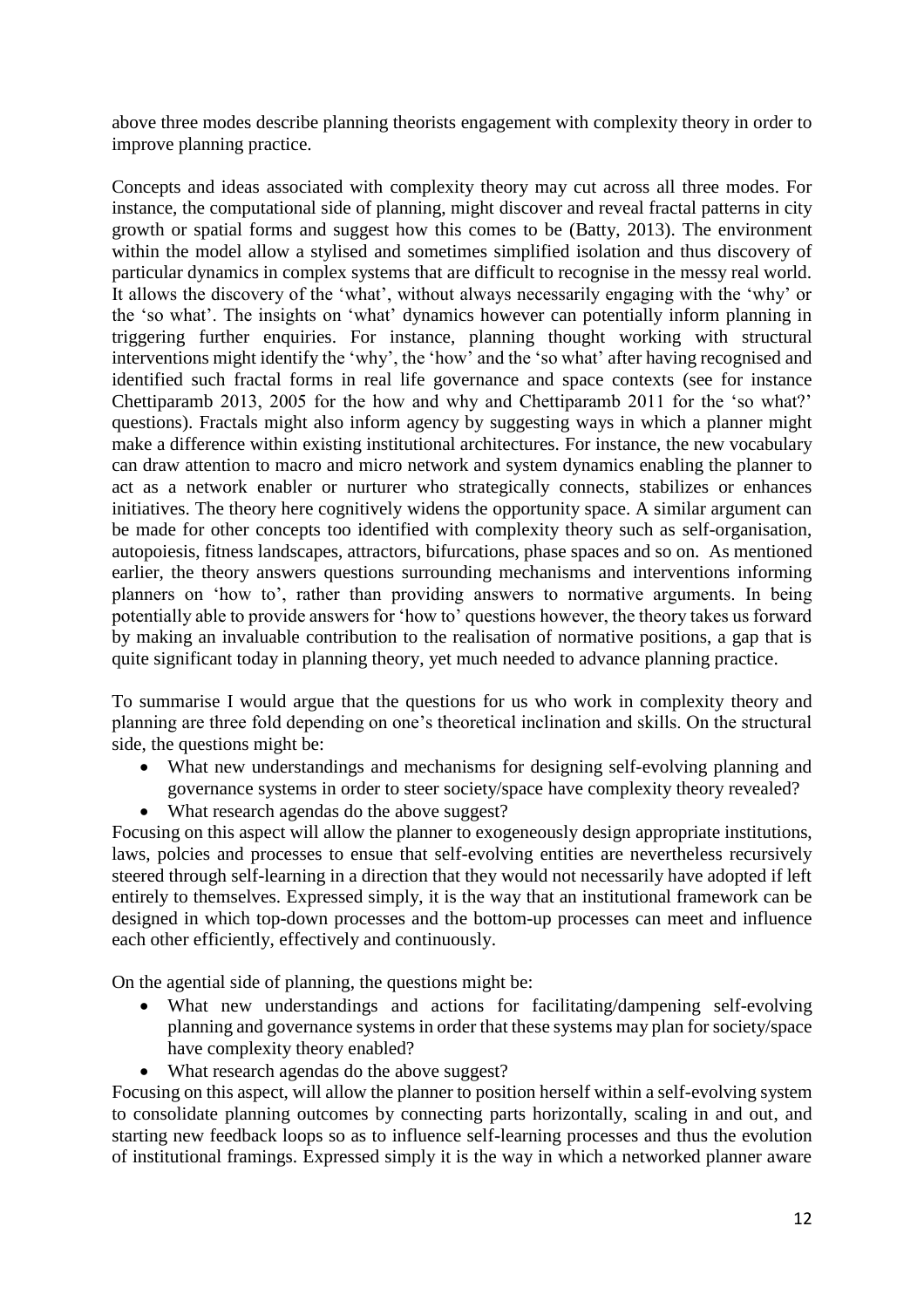of her scale of operation will strategically influence self organised entities realise planning outcomes without necessarily being the decision-maker.

On the computational side of planning the questions might be:

- What rules of the game, within what kind of environment, explain outcomes of independently acting agents and how does this inform the ordering of space/society?
- What research agendas do the above suggest?

Focusing on this aspect will allow the planner to discover hitherto hard to discern system dynamics in the social world and independently study how such dynamics might have a place in the multi-facetted causal explanations of spatial practices and outcomes.

#### **Conclusions**

In this paper, I have attempted to do three things. In the first section, I have reflected on the social conditions that could have enabled the rise of interest in complexity theory. I argued that the rise of the third sector in governance; the decentralisation of the nation state; the rise of informality; the exponential rise of information and knowledge on every sphere of human and non-human activity and the rise of new normative ideologies provided the social context that demanded fresh answers to new problems and thus the space for the interest in complexity theory. My second attempt has been to understand forms of explanation in social science theory and relate this to complexity theory, thus positioning the same viz a viz social theory. Traditionally the social sciences have been concerned with explanations from either the structural side or the agential side. There have also been attempts to provide a schema for connecting structure and agency. Three examples of how this has been attempted was reviewed and I argued that all three attempt to provide a 'meta' view point which has been influential in a number of applied areas including planning. I argued that this meta-realm is the level for complexity theory. The theory in all its concepts attempt a description of how systems work in the first order. My third attempt has been to position complexity theory viz a viz planning theory. In order to do this the level of explanation of theories in general was reviewed. It was pointed out that middle level theories such as planning theories, might deductively draw upon concepts and ideas from higher level theories including systems theories that are also transdisciplinary, or it might draw upon subject theories that are more disciplinary. It was pointed out that planning theory might also contribute to new disciplinary knowledge by inductively drawing upon practices.

Finally, I argued that planning theory has always resonated with thought traditions in other disciplines and that complexity theory must therefore be understood within such a tradition. Thus complexity theory is no more separate from planning theory than any other previous traditions within planning theory. Complexity theorists within planning, working more structurally might work on understanding how complexity theory provides new understandings for steering systems in the first order. Those working more on the agency side might endeavour to understand how it provides new understandings for facilitating/dampening action in the first order systems. Complexity theorists in planning also work on discovering new concepts, rules and mechanisms that describe systems in the first order.

## **References**

Alexander,J.C (1990) 'Beyond the Epistemological Dilemma: General Theory in a Postpositivist Mode' In *Sociological Forum,* Vol 5, No 4, pgs 531-544.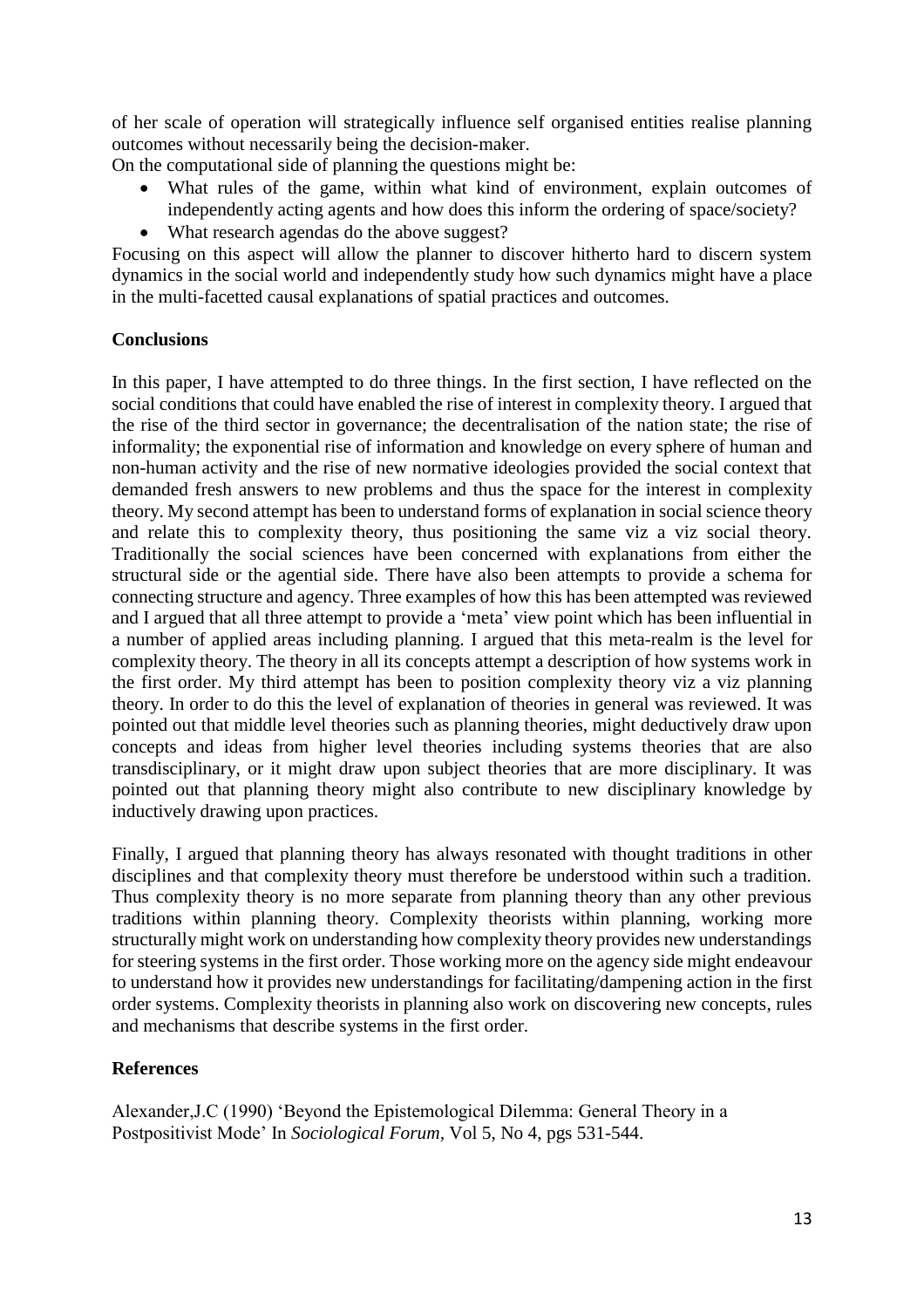Bache,I and Flinders, M (2004) Multi-Level Governance and the Study of the British State. *Public Policy and Administration*, 19(1), 31 -51.

Batty,M (2013) *The new Science of Cities*. MIT Press: Massachusetts.

Beesley,J (2009) Organised Chaos: Seeing with new Eyes. Current Issues of Criminal Justice, 21, p 343.

Billis,D (2010) (ed) *Hybrid Organizations and the Third Sector: Challenges for Practice, Theory and Policy.* Palgrave Macmillan: New York.

Boden,M and Miles, (eds) (2000) *Services and the Knowledge-based Economy*, Continuum: London.

Borzaga,C and Defourny,J (2003) (eds) *The Emergence of Social Enterprise*. Routledge: London.

Boulding,K.E (1956) 'General Systems Theory – The Skeleton of Science'. In *Management Science* Vol 2, No 3. pgs 197-208

Brandsen,T and Pestoff,V (2006) Co-production , the third sector and the delivery of public services: An Introduction. *Public Management Review*, 8(4), 493-501.

Bunge,M (1973) *Method, Model and Matter* Reidel : Boston

Camhis,M (1979) *Planning Theory and Philosophy* Tavistock Publications: London

Chettiparamb,A. (2005) Fractal spaces in planning and governance, *Town Planning Review,*  76(3) 317-340.

Chettiparamb,A. (2006a) 'Bottom-up Planning and the Future of Planning Education in India. *Journal of Planning Education and Research,* 26 (2), 185-194.

Chettiparamb,A (2006b) Metaphors in Complexity Theory and Planning. *Planning Theory*, 5(1), 71-91.

Chettiparamb,A. (2007) 'Steering Across Scales: Applying Strategic-Relational Approach To A Study Of Land Mobilisation For Road Widening In Kochi', *Journal of International Development 19(3),* 413-427.

Chettiparamb,A, Chakkalakal,M and Chedambath,R (2011) In my backyard! An alternative model of solid waste management. *International Planning Studies*, 16(4), 313-331.

Chettiparamb,A (2013) Fractal Spatialities. *Environment and Planning D: Society and Space*, 31(4) 680-692.

Chettiparamb,A. (2014) Complexity Theory and Planning: Examining 'fractals' for organising policy domains in planning practice. *Planning Theory*, 13(1) 5-25.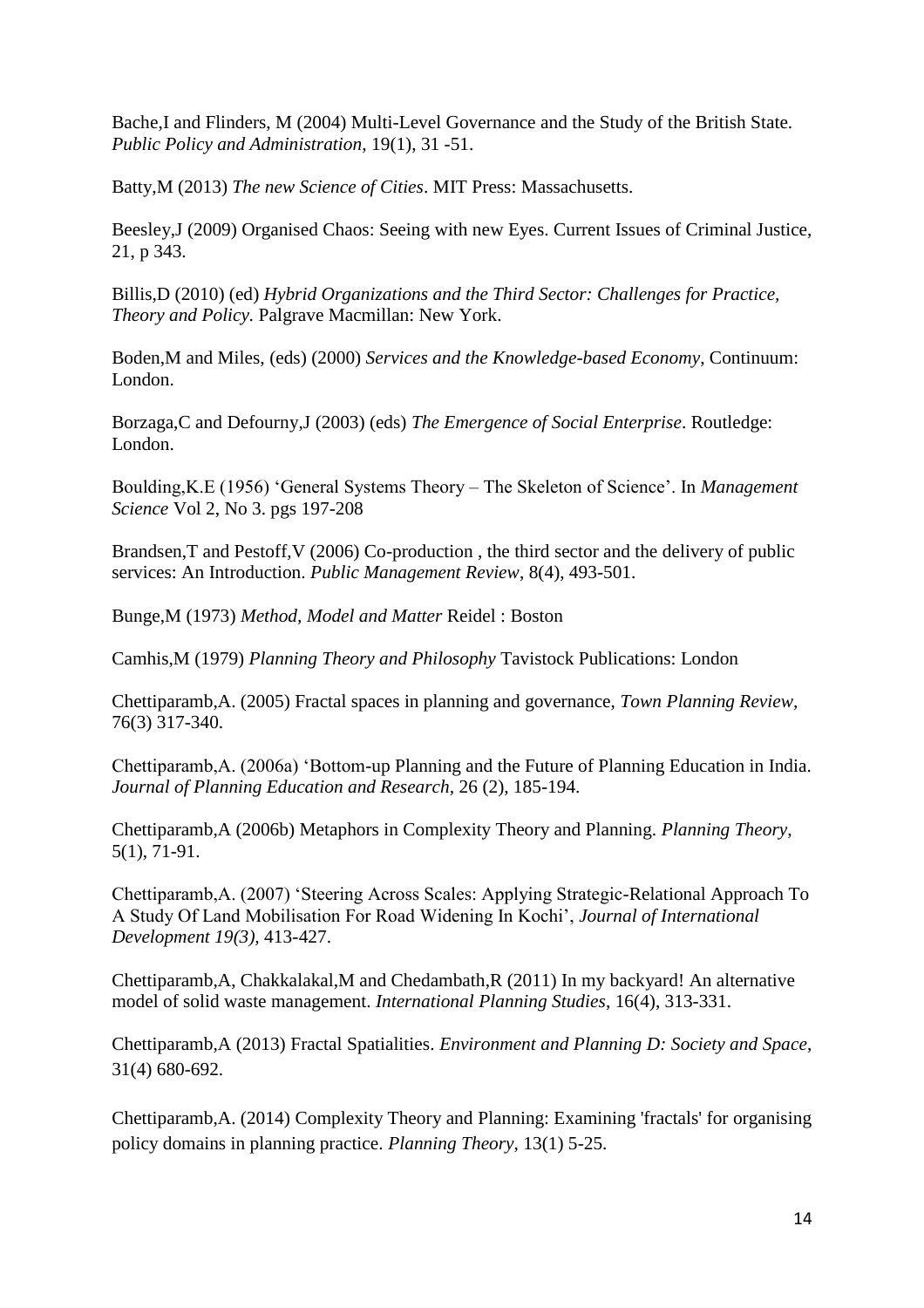Chettiparamb, A. (2018) Meta-operations, autopoiesis and neo-systems thinking: What significance for spatial planners? Planning Theory 17(4), 628-643.

Cho, C.L., Kelleher, C.A., Wright, D.S. and Yackee, S.W., 2005. Translating national policy objectives into local achievements across planes of governance and among multiple actors: Second-order devolution and welfare reform implementation. *Journal of Public Administration Research and Theory*, *15*(1), pp.31-54.

Christensen,K.S. (1985) 'Coping with uncertainty in Planning'. *Journal of the American Planning Association*, 15(1), 63-73.

Danneels, E., 2008. Organizational antecedents of second‐order competences. *Strategic Management Journal*, *29*(5), pp.519-543.

De Roo,G (2010) 'Being or becoming? That is the Question! Confronting Complexity with Contemporary Planning Theory'. In de Roo and Silva (eds) *A Planner's Encounter with Complexity*. Ashgate. Farnham. Pgs 19-40.

De Roo,G, Hiilier,J and Wezemael, JV (2012) *Complexity and Planning.* Ashgate: Farnham.

De Soto, H., (2000). *The mystery of capital: Why capitalism triumphs in the West and fails everywhere else*. Basic Civitas Books: New York.

Dertouzos, M.L and Dertouzos,M.L (1998) *What Will be: How the New World of Information Will Change Lives.* Harper-Collins Publishers: New York.

Dunning,J.H (2000) *Regions, Globalization and the Knowledge-based economy*, Oxford University Press: Oxford.

Fenwick, J., Miller, K.J. and McTavish, D, (2012). Co-governance or meta-bureaucracy? Perspectives of local governance'partnership'in England and Scotland. *Policy & Politics*, *40*(3), pp.405-422.

Freeman,C and Louca,F (2001) *As Time Goes By: From the Industrial Revolutions to the Information Revolution*. Oxford University Press: Oxford.

Friedman,J (1987) *Planning in the Public Domain – From Knowledge to Action* Princeton University Press: Princeton.

Forester,J (1993) 'Learning From Practice Stories: The Priority of Practical Judgement' In Fischer,F and Forrester,J (eds) *The Argumentative Turn in Policy Analysis and Planning,* UCL Press: London

Forrester, J (1999) *The Deliberative Practitioner: Encouraging Participatory Planning Processes* The MIT Press: London.

Giddens,A (1993) *New Rules of Sociological Method- A Positive Critique of Interpretive Sociologies* (Second edition) Polity Press: Cambridge.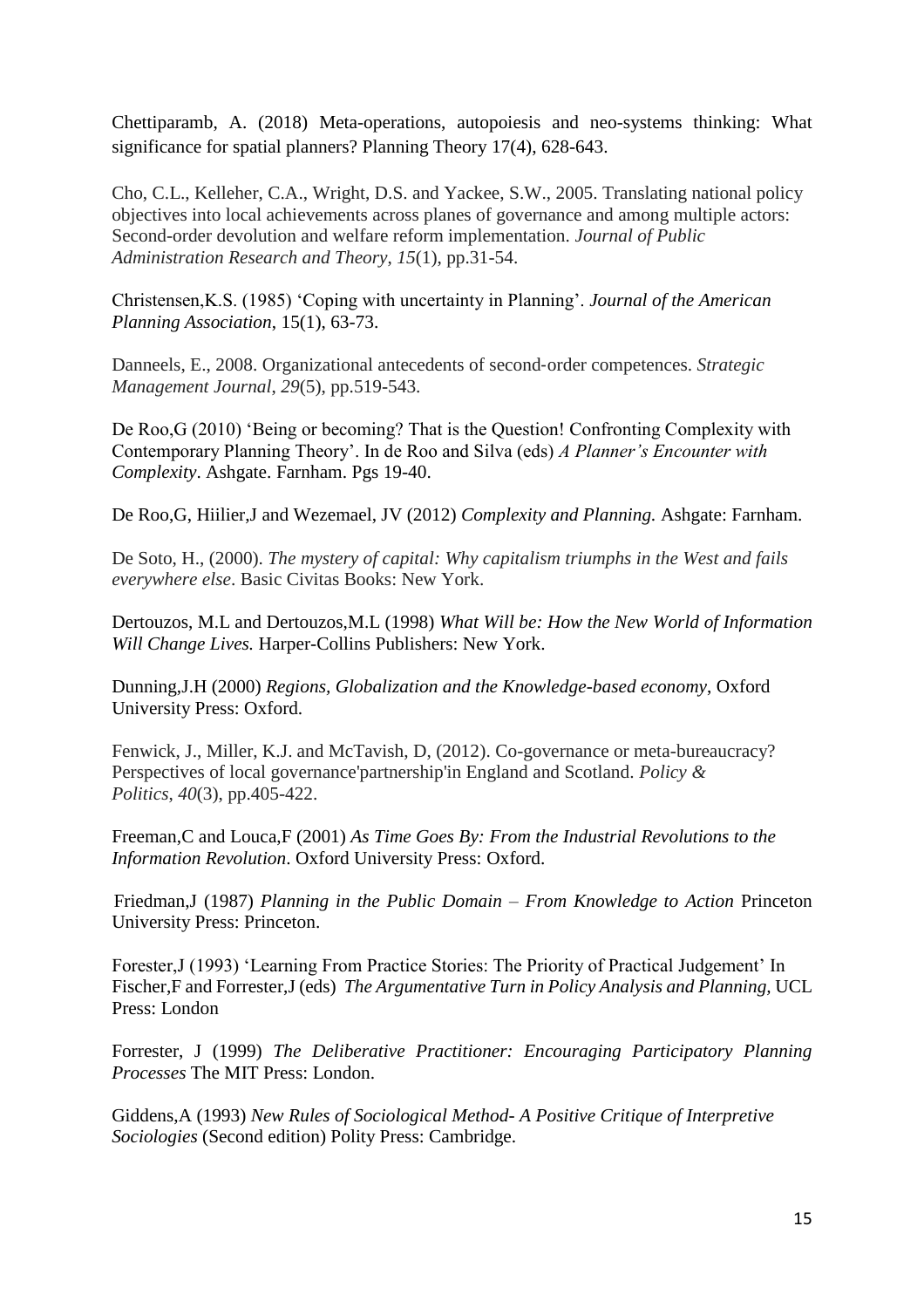Giddens,A (1979) *Central problems in Social Theory: Action, Structure and Contradiction in Social Analysis*. University of California Press: California.

Hall, C.M,(2011) Policy learning and policy failure in sustainable tourism governance: From first-and second-order to third-order change?. *Journal of Sustainable Tourism*, *19*(4-5), pp.649-671.

Healey,P (1992) Planning through Debate: The Communicative Turn in Planning Theory. *Town Planning Review*, 63(2), 143-162.

Healey,P (2007) *Urban Complexity and Spatial Strategies: Towards a relationsl Planning for our Times.*Routledge: London.

Innes, J.E and Booher, D.E (2010) *Planning with Complexity: An Introduction to Collaborative Rationality for Public Policy*. Routledge: London.

Jessop,B (2008) The Rise of Governance and the Risks of Failure: The Case of Economic Development. *International Social Science Journal*, 50(155), 29-45.

Jessop B (2001) Institutional (re)turns and the strategic-relational approach. *Environment and Planning A,* 33 (7): 1213–1235.

Knorr-Cetina,K and Cicourel,A.V (1981) (eds) *Advances in Social Theory and Methodology – Toward an Integration of Micro- and Macro- Sociologies.* Routledge & Kegan Paul: London.

Kuhn,T.S (1996) *The Structure of Scientific Revolutions.* (Third edition). University of Chicago Press: London.

Luhmann.N (2006) System as Difference. *Organization*. 13(1), 37-57.

MacLeod,G and Goodwin,M (1999) Space Scale and State Strategy: Rethinking Urban and Regional Governance. *Progress in Human Geography*, 23(4), 503-527.

Maffesoli,M (1996) *Ordinary Knowledge – An Introduction to Interpretive Sociology* (Translated by Macey,D) Polity Press: Cambridge

Mair,P (2006) Ruling the Void: The Hollowing of Western Democracy. *New Left Review*, 42, 25-51

Moroni,S (2018) Constitutional and post-constitutional problems: Reconsidering the issues of Public Interest, Agonistic Pluralism and Private Property in Planning. *Planning Theory*, Online First: <https://doi.org/10.1177/1473095218760092>

Morrison, K (2008) Educational Philosophy and the Challenge of Complexity Theory, *Educational Philosophy and Theory*, 40:1, 19-34.

Norris, P. and Reif, K., 1997. Second–order elections. *European Journal of Political Research*, *31*(1), pp.109-124.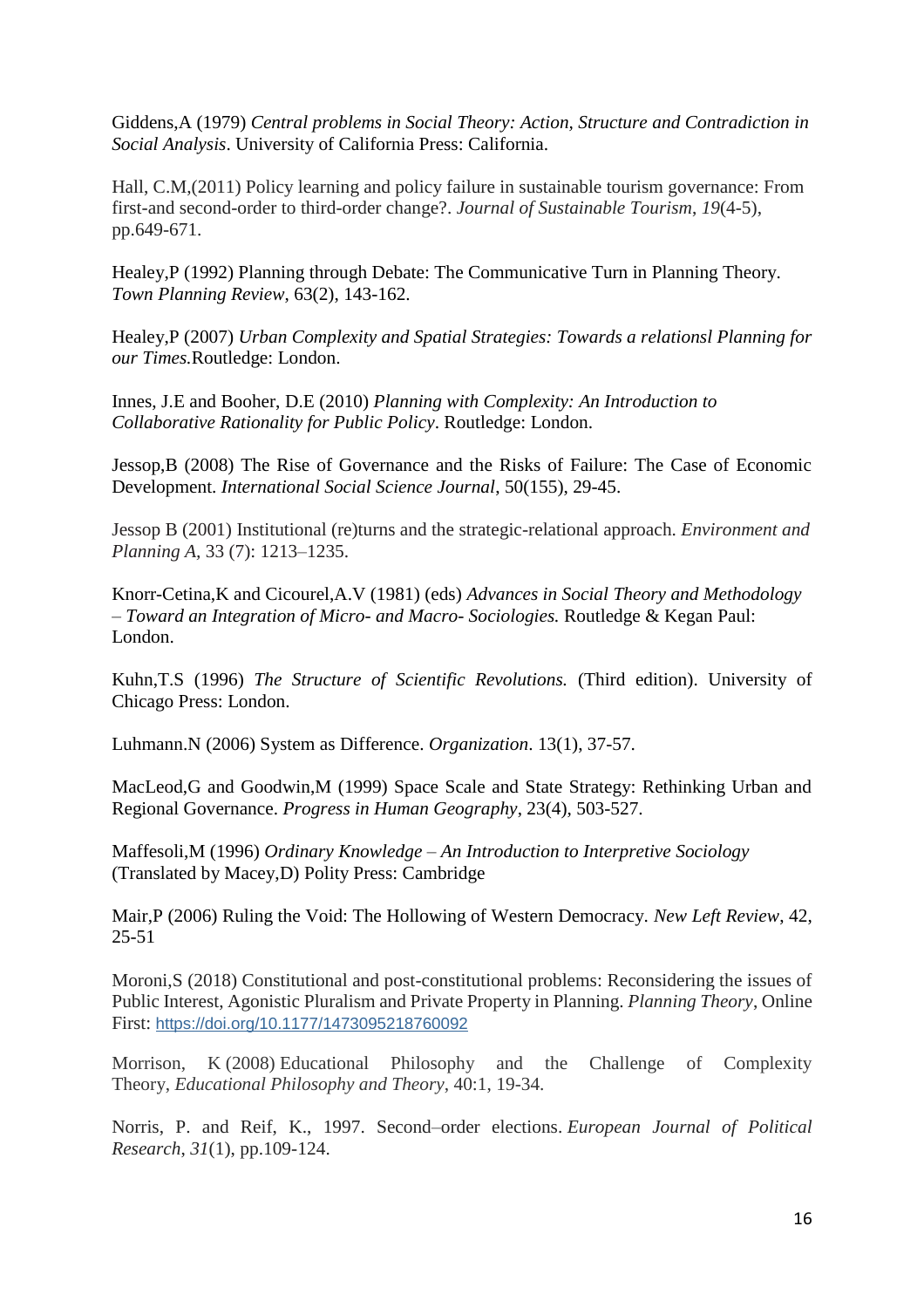Osborne,S.P (2008) (ed) *The Third Sector in Europe: Prospects and Challenges*. Routledge: New York.

Outhwaite,W (1994) *Habermas- A Critical Introduction.* Polity Press: Cambridge

Pateman,C (2012) Participatory Democracy Revisited. *Perspectives on Politics*, 10(1), 7-19.

Perry,G.E, Maloney,W.F, Arias, O.S. Faznzylber,P, Mason, A.D, Saavedra-Chanduvi,J (2007) *Informality: Exit and Exclusion.* The World Bank. Washington DC.

Portugali,J (2006) Complexity theory as a link between space and place, *Environment and Planning A*, 38(4), 647-664.

Powell,W.W and Snellman,K (2004) The Knowledge Economy. *Annual Review of Sociology*, 30, 199-220.

Putnam,R.D (2000) Bowling Alone: America's Declining Social Capital. In Crothers L., Lockhart C. (eds) *Culture and Politics*. Palgrave Macmillan, New York

Resnicow,K and Page, S,E (2011) Embracing Chaos and Complexity: A Quantum Change for Public Health. American Journal of Public health, 98(8), 1382-1389. Rhodes,R.A.W (1994) The Hollowing out of the State: The Changing Nature of the Public service in Britain. *The Political Quarterly*, 65(2), 138 – 151.

Rittel, H.W.J. and Webber, M.M (1973) Dilemmas in a General Theory of Planning. *Policy Sciences*, 4(2), 155-169.

Roberts,S (2002) Against a Systemic Legal History. *Rechtsgeschichte-Legal History*. 21-25.

Rodriguez, M.J (2002) *The New Knowledge Economy in Europe: A Strategy for International Competitiveness and Social Cohesion*. Edward Elgar Publishing: Cheltenham.

Roy,A (2007) Urban Informality: Toward an Epistemology of Planning. *Journal of the American Planning Association.* 71 (2), 147-158.

Salamon,L.M (1994) The Rise of the Non-Profit Sector. *Foreign Affairs*. 73(4) 109-122.

Sandercock,L (2000) *Towards Cosmopolis.* John Wiley & Sons: New York

Sanyal,B (2005) Planning as Anticipation of Resistance. *Planning Theory*, 4(3), 225-245.

Savini, F (2018) Responsibility, Polity, Value: The (un)changing norms of Planning Practices. *Planning Theory*. Online First: <https://doi.org/10.1177/1473095218770474>

Sayer,A (1992) *Method in Social Science – A Realist Approach* Routledge: London.

Savigny,E (eds) *The Practice Turn in Contemporary Theory* Routledge: London

Schatzi,T,R (2001) 'Introduction; Practice Theory' In Schatzi,T,R, Knorr Cetina,K and Von